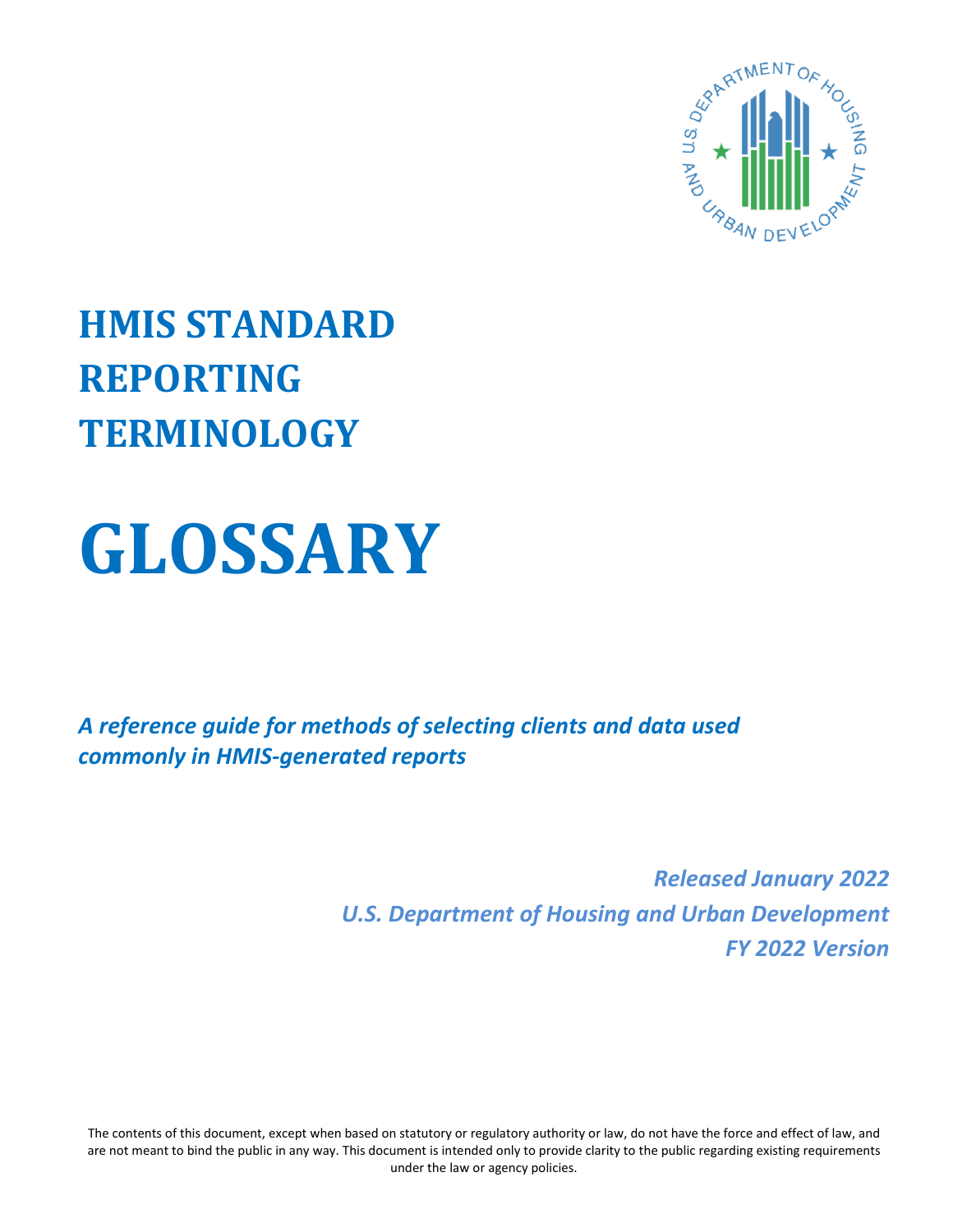# **Contents**

| HMIS Data Standards fields referenced (2.02, 3.10, 3.11, 3.20, 4.12, 4.14, W1, P1, R14, V2) 4               |  |
|-------------------------------------------------------------------------------------------------------------|--|
|                                                                                                             |  |
|                                                                                                             |  |
|                                                                                                             |  |
|                                                                                                             |  |
|                                                                                                             |  |
|                                                                                                             |  |
|                                                                                                             |  |
|                                                                                                             |  |
|                                                                                                             |  |
|                                                                                                             |  |
|                                                                                                             |  |
| HMIS Data Standards fields referenced (2.02, 3.08, 3.10, 3.917, 4.12, 4.05, 4.06, 4.07, 4.08, 4.09, 4.10) 8 |  |
|                                                                                                             |  |
|                                                                                                             |  |
|                                                                                                             |  |
|                                                                                                             |  |
|                                                                                                             |  |
|                                                                                                             |  |
|                                                                                                             |  |
|                                                                                                             |  |
|                                                                                                             |  |
|                                                                                                             |  |
|                                                                                                             |  |
|                                                                                                             |  |
|                                                                                                             |  |
|                                                                                                             |  |
|                                                                                                             |  |
|                                                                                                             |  |
|                                                                                                             |  |
|                                                                                                             |  |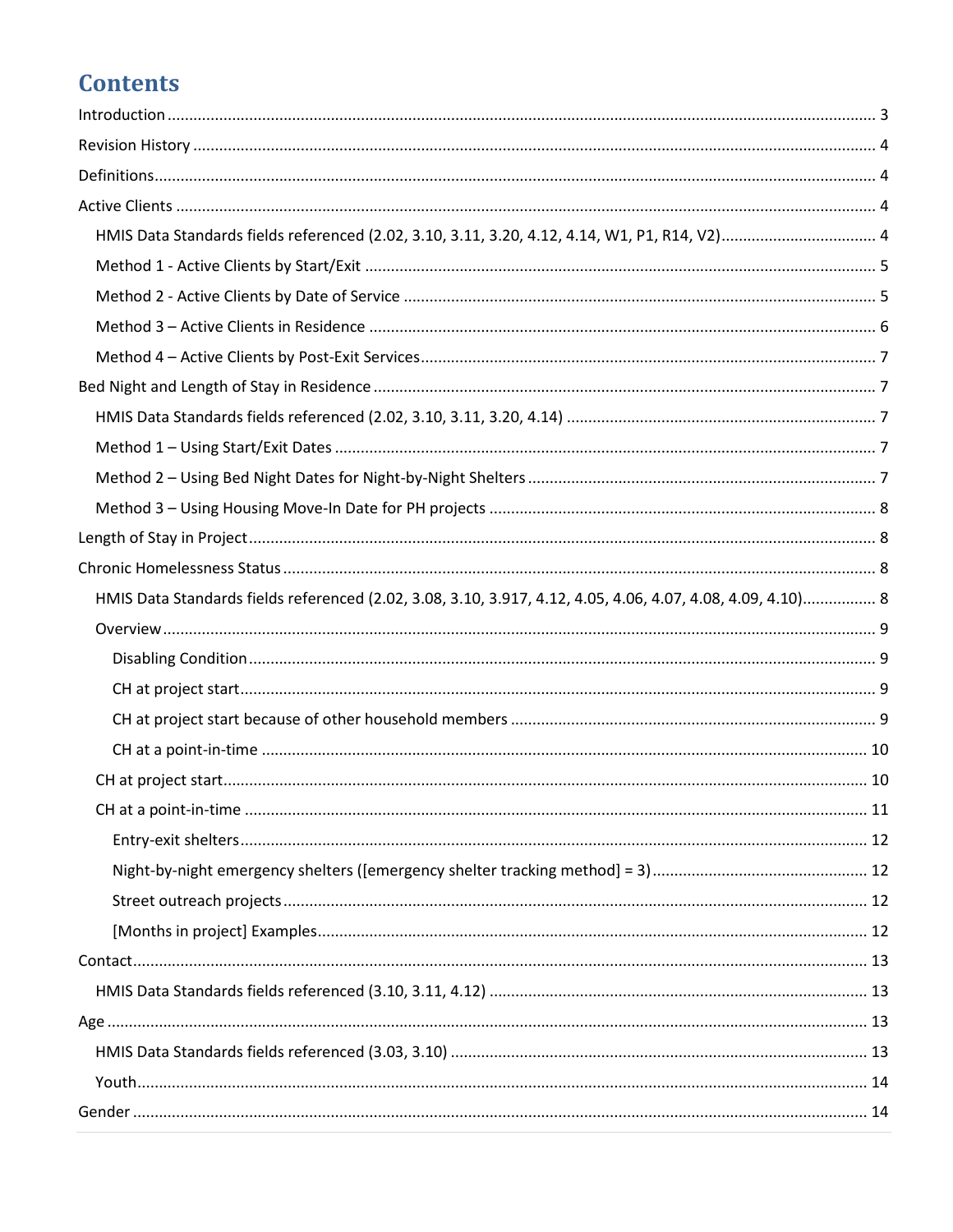| Unduplicated Household Counts and Unduplicated Client Counts by Household Type HMIS Data Standards fields |    |
|-----------------------------------------------------------------------------------------------------------|----|
|                                                                                                           |    |
|                                                                                                           |    |
|                                                                                                           |    |
|                                                                                                           |    |
|                                                                                                           |    |
|                                                                                                           |    |
|                                                                                                           |    |
|                                                                                                           |    |
|                                                                                                           |    |
|                                                                                                           |    |
|                                                                                                           |    |
|                                                                                                           |    |
|                                                                                                           |    |
|                                                                                                           | 21 |
|                                                                                                           |    |
|                                                                                                           |    |
|                                                                                                           |    |
|                                                                                                           |    |
|                                                                                                           |    |
|                                                                                                           |    |
|                                                                                                           |    |
|                                                                                                           |    |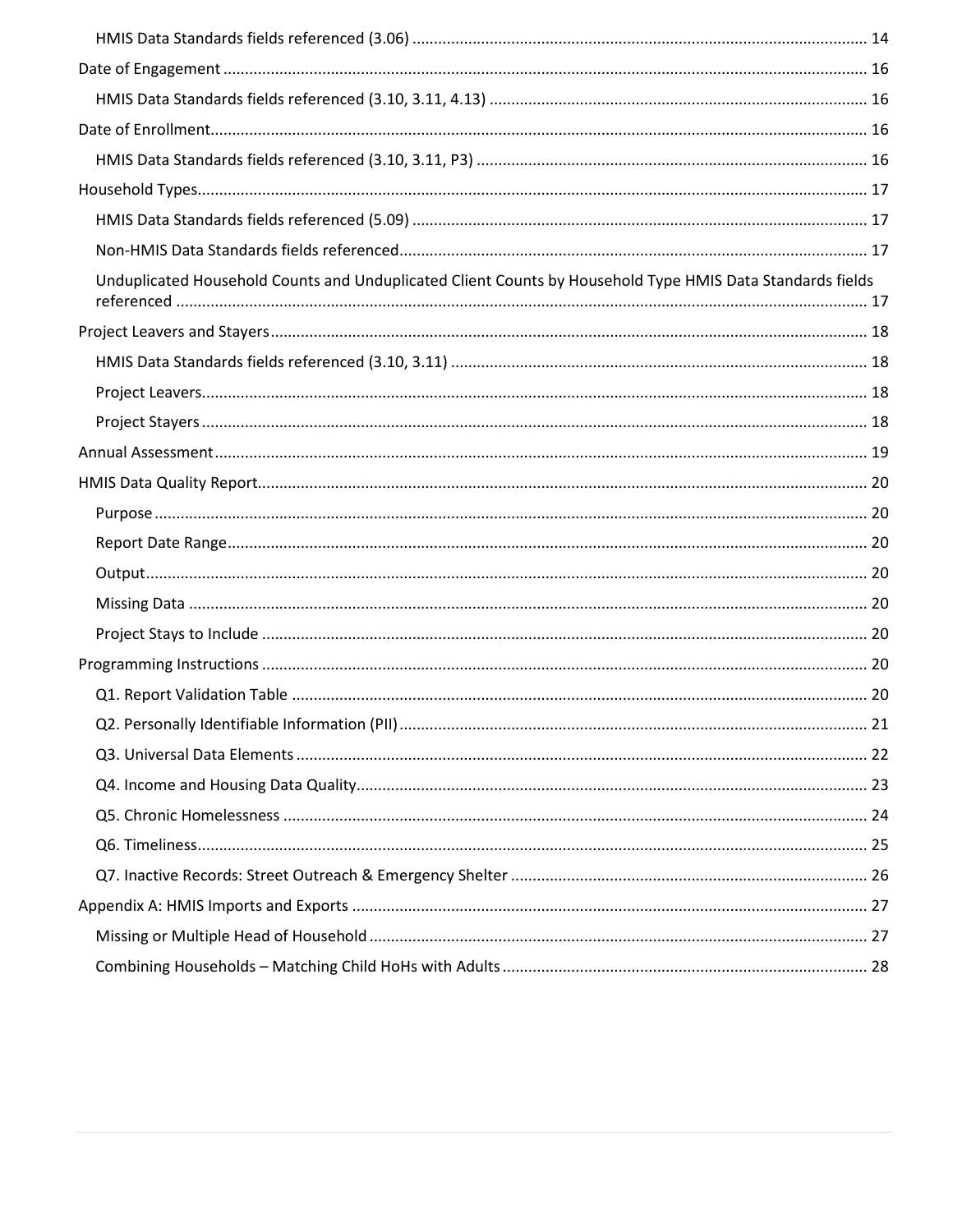# <span id="page-3-0"></span>**Introduction**

HUD's Office of Special Needs Assistance Programs (SNAPs), through the HMIS Data Lab, facilitated a group of Homeless Management Information System Vendors, who collaboratively met over a five-month period in 2013, to draft this HMIS Standard Reporting Terminology Glossary, henceforth referred to as the Glossary. This remarkable achievement of cooperation allowed vendors to put into words the logic and language required to produce reports required by HUD and the Federal Partners. The Glossary was originally created by HMIS Vendors, for HMIS Vendors, and has been updated with changes in data standards since then.

This document is not intended to be a guidebook instructing communities as to what they must collect or need to do. Rather, the Glossary is designed to provide HMIS systems, and their programmers, a foundation upon which they can best program HMIS-required reports.

The Glossary is the standard reporting document across different HMIS implementations for HUD. This benefits the HMIS Vendors, who can generate and reuse stored procedures or queries based on the Glossary entries. This benefits the report authors by clearly defining and providing programming logic for common terms. Finally, by establishing the Glossary as the standard, HUD and the Federal Partners are able to utilize accepted methodologies that have been well vetted when creating report, they wish to have programmed in an HMIS.

The Glossary serves as a reference to the programming specifications released by HUD and the Federal Partners for the vendors. Programmers across HMIS systems will be expected to use the logic, terminology, and instructions found within the Glossary, unless otherwise advised in the report specifications issued by HUD or the Federal Partners. When a programming specification references the Glossary, the notation uses the initials HG (HMIS Glossary) and the section name (Active Client, Bed Night, etc.). For example, when a report specification uses the programming logic found within the Glossary to determine which clients are leavers or stayers, the specification will use "HG Leaver and Stayer" to indicate reliance upon the Glossary entry on that subject. If a report specification deviates from the Glossary, it will be clearly noted in any specifications issued by HUD.

At a minimum, each entry within the glossary will include the title of the entry, a table indicating HMIS Data Standards and Non-HMIS Data Standards Fields, a description of the entry and a text box containing the agreed upon logic required to accurately report upon the data. Where further explanation is necessary, detailed instructions are provided to ensure a thorough understanding of the topics presented in this document.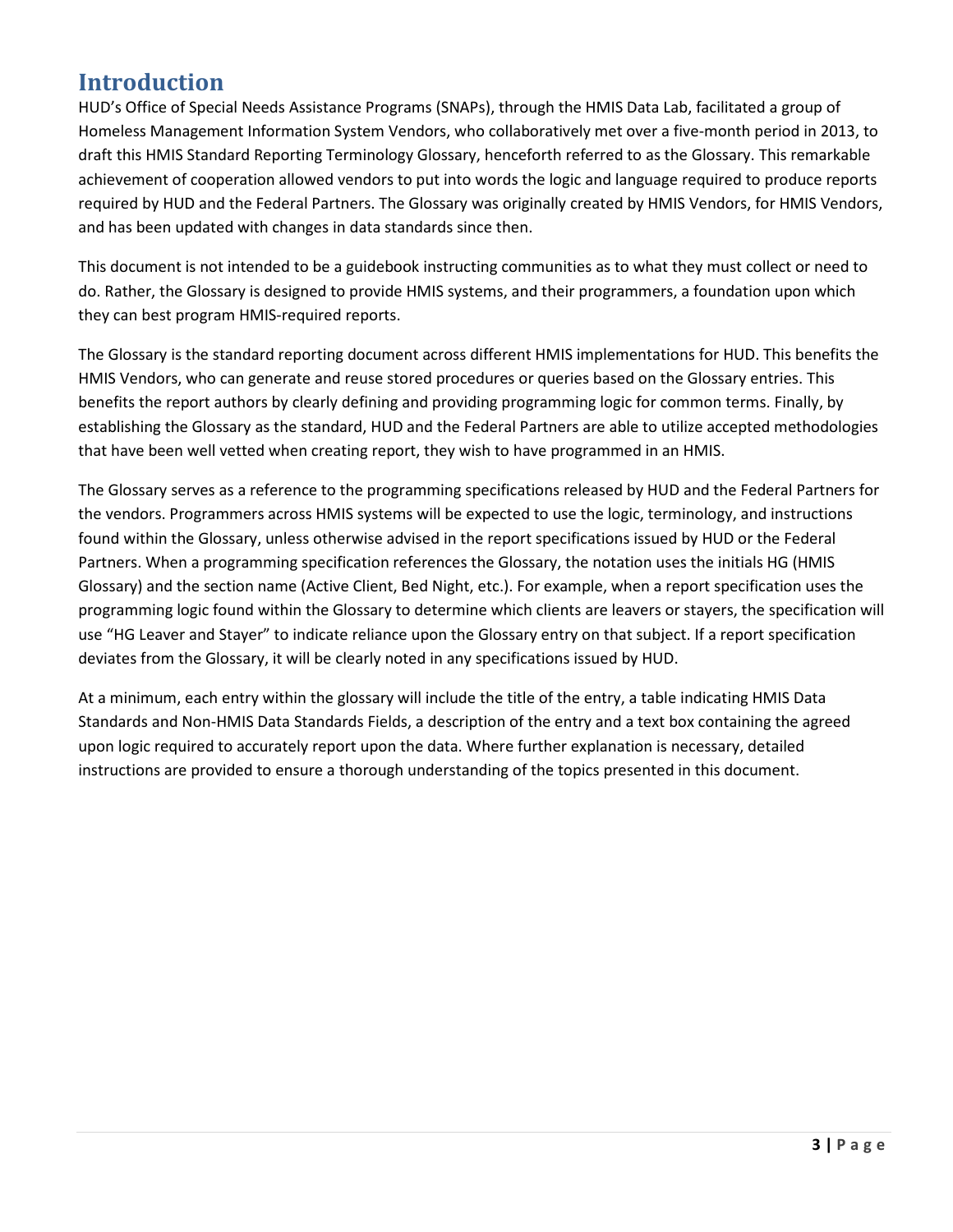# <span id="page-4-0"></span>**Revision History**

| Date<br>Version                                                                                                          | Description                                                                                                                                                                                                                                                                                                                                                                                                                                                                                                                                                                                                                                                                                                                                                                                                                                                                                                                                                                                                                                                                                                                                                  |
|--------------------------------------------------------------------------------------------------------------------------|--------------------------------------------------------------------------------------------------------------------------------------------------------------------------------------------------------------------------------------------------------------------------------------------------------------------------------------------------------------------------------------------------------------------------------------------------------------------------------------------------------------------------------------------------------------------------------------------------------------------------------------------------------------------------------------------------------------------------------------------------------------------------------------------------------------------------------------------------------------------------------------------------------------------------------------------------------------------------------------------------------------------------------------------------------------------------------------------------------------------------------------------------------------|
| 1/2022<br>1<br>٠<br>$\bullet$<br>$\bullet$<br>$\bullet$<br>$\bullet$<br>$\bullet$<br>$\bullet$<br>$\bullet$<br>$\bullet$ | Removed all references to FY 2020 and prior data standards versions throughout<br>the document. Updated data element terminology to align with FY 2022 Data<br>Standards.<br>Updated references to "contact" as "current living situation" whenever the<br>specific 4.12 data element is referenced.<br>Added [project exit date] as an indicator of an active client in Method 2 – Active<br>Clients by Date of Service and updated guidance accordingly.<br>Added definition of youth that was previously only in APR/CAPER Programming<br>Specifications.<br>Added Gender programming instructions<br>Clarified that when determining a leaver or stayer, some reporting instructions<br>may specifically detail how to determine a leaver or stayer and those<br>instructions override the Glossary instructions.<br>Correct typo in SSN DQ error count instructions in Q2. "The second group/ $4th$<br>and 5 <sup>th</sup> digits cannot be "00".<br>Added additional programming instruction for DQ error count instructions for<br>date of birth in Q2.<br>Add Appendix A with recommendations for handling import and export data<br>quality issues. |

# <span id="page-4-1"></span>**Definitions**

Unless otherwise noted, this document was written using the language of the current version of the HMIS Data Standards along with key terms that software providers normally use and understand. For the purposes of this document the following definitions apply:

**Project** – A project is identified by the CoC as part of its service system, in which an individual client or family is enrolled. A project further defined as a "lodging project" provides overnight accommodations and meets the needs of people who are homeless. A "services project" does not provide lodging and meets specific needs of people who are homeless or at risk of homelessness.

**Program** – A program refers to the federal funding source used to fund a project. One project may have simply one funding source or multiple sources.

**Report date range** – The start and end date of a specific reporting period. Because many reports can be executed for a date range other than one year, "report date range" is more flexible than the term "operating year" which is typically used for a HUD APR. The terms [report start date] and [report end date] are used throughout this document to refer to the user-supplied dates for a specific instance of a report execution.

# <span id="page-4-2"></span>**Active Clients**

<span id="page-4-3"></span>**HMIS Data Standards fields referenced (2.02, 3.10, 3.11, 3.20, 4.12, 4.14, W1, P1, R14, V2)** 

- [project information] (2.02)
- [project start date] (3.10)
- [project exit date] (3.11)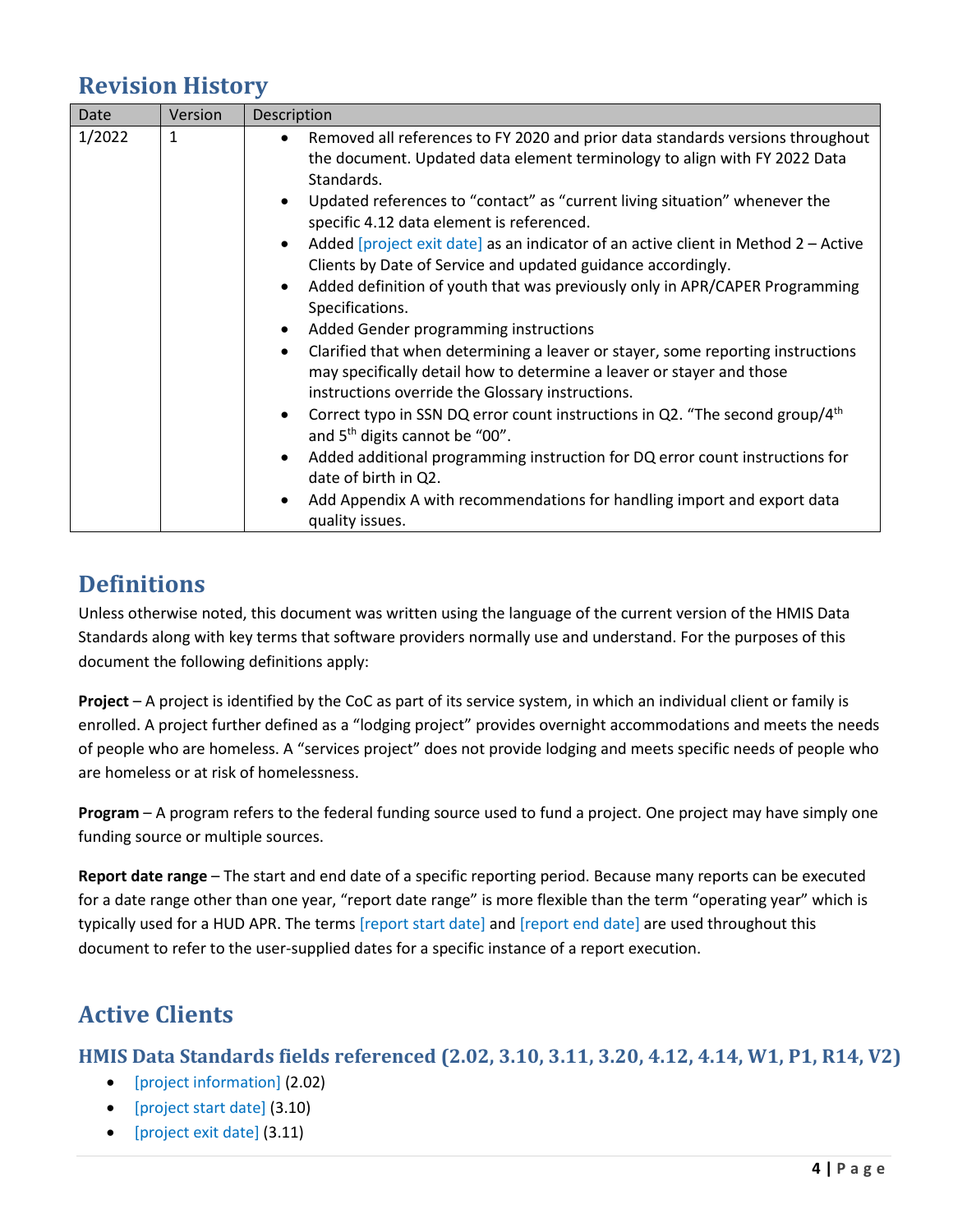- [housing move-in date] (3.20)
- [current living situation] (4.12)
- [bed night date] (4.14)
- [services provided date of service] (W1, P1, R14, V2)

"Active clients" refers to people who have received services from a specific project in a given date range, for inclusion into the universe of clients for a particular reporting question. "Services received" may refer to actually being housed in the case of a housing or shelter project, in which case such housing may be indicated by the client's project start and exit dates (Method 1 below).

In the case of other services-only or night-by-night type projects, the existence of a specific type of service data including bed nights, current living situations, or services dated within the report date range and attached to the client record indicates an active client (Method 2 below).

Specific HMIS reports, e.g. the APR or CE-APR, will indicate the method of choosing clients for the report. The specifications in this document are intended to serve as a common reference point but specific report instructions can supersede these.

## <span id="page-5-0"></span>**Method 1 - Active Clients by Start/Exit**

The default method of determining an active client is based on the client's [project start date], [project exit date], and the date range of the report. The logic below selects active clients according to these parameters.

[project start date] <= [report end date] **and**  ( [project exit date] is null or [project exit date] >= [report start date] )

## <span id="page-5-1"></span>**Method 2 - Active Clients by Date of Service**

Some projects have less formal project start and exit dates, for example a shelter which houses persons on a nightby-night basis or a medical services-only project. These projects often enter clients upon first service but may not exit clients from the project or exit them (manually or automatically) after a period of inactivity.

These projects should use other data in a client's record to determine who was served in a given date range. In the case of night-by-night shelters, this would be a "bed night" form attached to a client's record or other indicator of the provision of a bed for the night. In the case of a medical project, this might be a form detailing what medical services were delivered on a particular day. In the case of a street outreach project, this would be a current living situation form attached to a client's record or some other indicator of a contact. In any event, this form must have the date of service.

In addition to the date of service, method 2 should also include the [project exit date] as an indicator of an active client. For example, if a night-by-night shelter correctly exits a client on the date after their last bed night, and a particular [report start date] *begins* on that date after their last bed night, then the client can correctly be reported as a leaver. Otherwise, because the exit date is not within the prior year's reporting range, the client will never be reported as a leaver in either reporting range.

Projects using Method 2 must include Method 1 as a starting basis, then apply additional filtering based on [services provided – date of service], [services provided – bed night date], [services provided – current living situation] or whatever other date or dates is/are consistently used by the given project to determine services provided. For consistency in reporting, these dates of service must also fall within the confines of the client's start and exit dates. Each specific report will designate which services are applicable.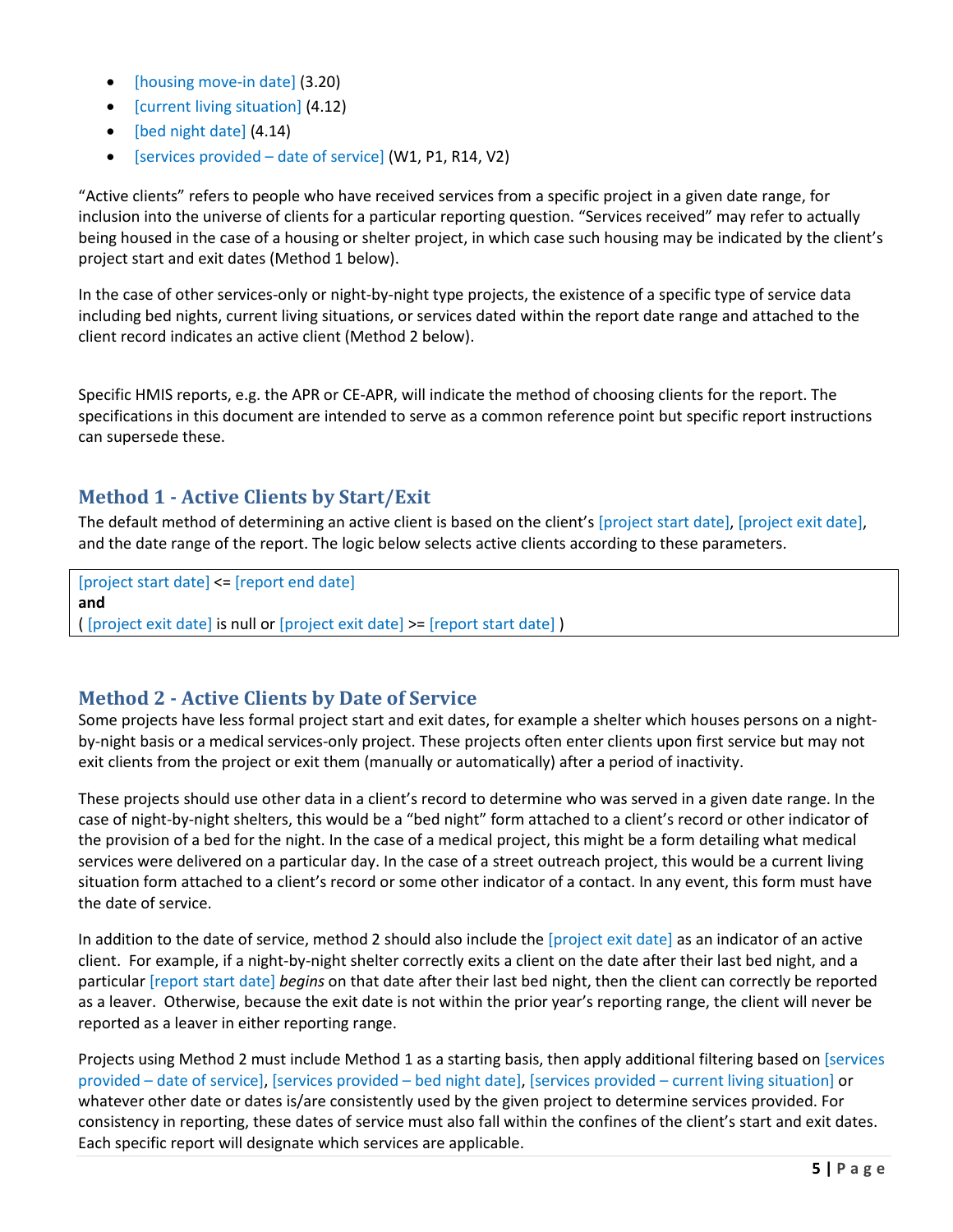The logic below selects active clients according to the existence of services dated in the report range and attached to the client record. Comments in green are a summary of the code immediately below.

```
( 
         /* The exit date is in the date range, regardless of any service records attached to that enrollment. */
         [project exit date] >= [report start date] and [project exit date] <= [report end date]
) 
or ( 
         /* The client entered before the end of the report range and has not yet exited, 
         or has exited in the future relative to the report range and there is a service in the report range. */
         [project start date] <= [report end date]
         and 
         ( [project exit date] is null or [project exit date] > [report end date] ) 
         and
         [date of service] >= [report start date]
         and
         [date of service] <= [report end date]
         and
         [date of service] >= [project start date]
)
```
## <span id="page-6-0"></span>**Method 3 – Active Clients in Residence**

Some reports may require that a client be in residence at a project to be active. This could apply to any type of residential project such as shelter, transitional housing, or any kind of permanent housing.

```
[project start date] <= [report end date]
and 
( [project exit date] is null or [project exit date] > [report start date] ) 
and (
        \left( [project type] = 1
                 and
                  [method for tracking emergency shelter utilization] = 3
                 and
                  [date of bed night] >= [report start date]
                 and
                  [date of bed night] <= [report end date]
                 and
                  [date of bed night] >= [project start date]
                 and
                  ( [date of bed night] < [project exit date] or [project exit date] is null ) 
        ) 
        or
        \left( [project type] = 1
                  and
                  [method for tracking emergency shelter utilization] = 0
        ) 
        or
        \left( [project type] = 2, 8
        ) 
        or
        \left( \text{project type} \right] = 3, 9, 10, 13and
                  [housing move-in date] <= [report end date]
```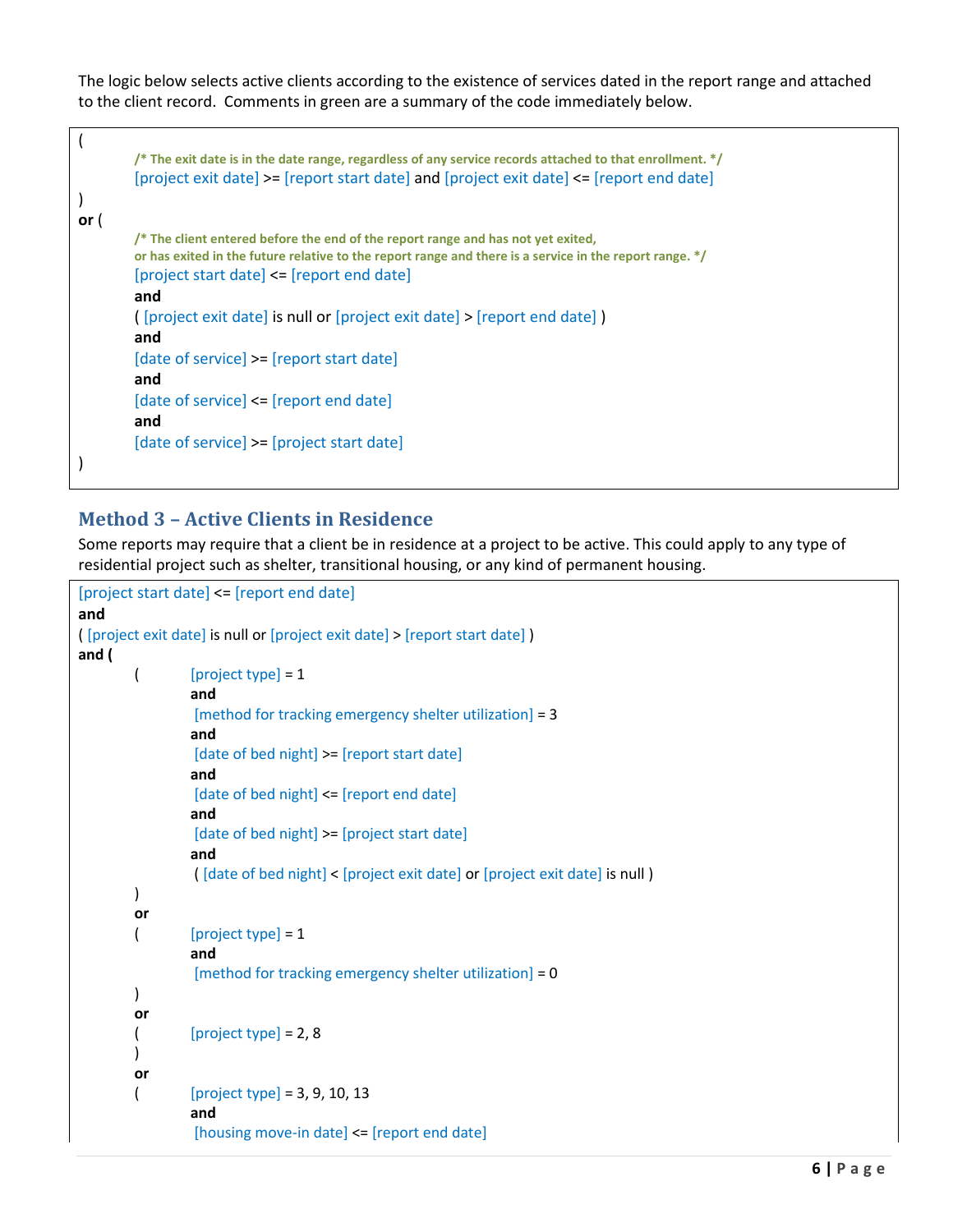```
and 
[housing move-in date] >= [project start date]
and
( [housing move-in date] < [project exit date] or [project exit date] is null )
```
## <span id="page-7-0"></span>**Method 4 – Active Clients by Post-Exit Services**

Some reports may incorporate data recorded about clients *after* the client's [project exit date], i.e. [data collection stage] = 6. In this case the client may have already exited prior to the [report start date], so the determination is:

```
[data collection stage] = 6and
[date of service] >= [report start date]
and
[date of service] <= [report end date]
```
)

# <span id="page-7-1"></span>**Bed Night and Length of Stay in Residence**

<span id="page-7-2"></span>**HMIS Data Standards fields referenced (2.02, 3.10, 3.11, 3.20, 4.14)** 

- [project information] (2.02)
- [project start date] (3.10)
- [project exit date] (3.11)
- [housing move-in date] (3.20)
- [bed night date] (4.14)

"Bed night" refers to a unit of service where a client is residing overnight in any type of lodging project, e.g. emergency shelter, transitional housing, or permanent housing. Counting bed nights varies based on the [project type] and [emergency shelter tracking method], as described below.

Use the method below appropriate for the project type being reported on.

## <span id="page-7-3"></span>**Method 1 – Using Start/Exit Dates**

Use when ( [project type] = 1 and [emergency shelter tracking method] = 0 ) Or ( [project type] = 2 or 8 ).

Bed nights = [minimum of ( [project exit date], [report end date] + 1) ] – [maximum of ( [project start date], [report start date] ) ]

Remove [report start date] from above formula if the count of bed nights extends prior to the report date range, i.e. determining Length of Stay from the beginning of the client's stay in the project.

#### <span id="page-7-4"></span>**Method 2 – Using Bed Night Dates for Night-by-Night Shelters**

Use when ( [project type] = 1 and [emergency shelter tracking method] = 3 ).

```
[bed night date] must be:
>= [project start date]
and < [project exit date] or [project exit date] is null
and >= [report start date]
and <= [report end date]
```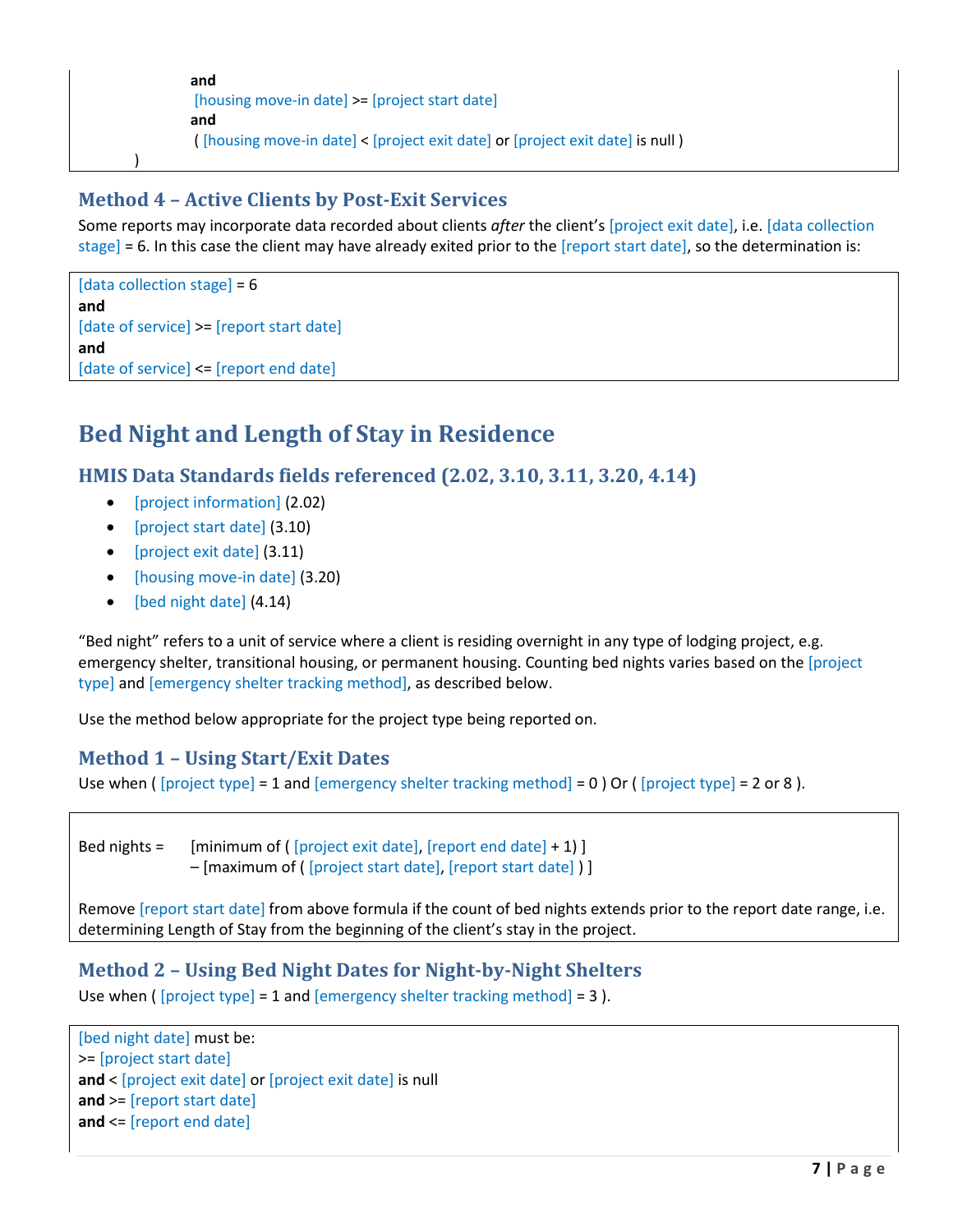An individual person's bed nights should be a unique count of the relevant dates. If a client has more than one bed night recorded on the same date that date is only counted once. Note that while the [project exit date] is used for determining active clients, it shouldn't be counted as a bed night.

Remove (**and** >= [report start date]) from above formula if the count of bed nights extends prior to the report date range, i.e. when determining Length of Stay.

# <span id="page-8-0"></span>**Method 3 – Using Housing Move-In Date for PH projects**

Use when ( [project type] = 3, 9, 10, 13 ).

Bed nights =  $[minimum of (project exit date], [report end date] + 1)]$ – [maximum of ( [housing move-in date], [report start date] ) ]

Remove [report start date] from above formula if the count of bed nights extends prior to the report date range, i.e. determining Length of Stay from the beginning of the client's stay in the project.

# <span id="page-8-1"></span>**Length of Stay in Project**

Some reports need to know the length of time a client was in a residential project separate from the bed nights the client had in that project. Use the table below in conjunction with the Bed Night and Length of Stay in Residence calculation to determine Length of Stay in Project.

| Project type                                                                                              | Bed Night and Length of Stay method         |
|-----------------------------------------------------------------------------------------------------------|---------------------------------------------|
| $(project type] = 1$ and $[tracking method] = 0$ )<br>or ( $[project type] = 2, 4, 6, 7, 8, 11, 12, 14$ ) | Method 1                                    |
| $(project type] = 1$ and $[tracking method] = 3$ )                                                        | Method 2                                    |
| $(project type] = 3, 9, 10, 13)$                                                                          | Method 1 or 3, depending on report question |

# <span id="page-8-2"></span>**Chronic Homelessness Status[1](#page-8-4)**

# <span id="page-8-3"></span>**HMIS Data Standards fields referenced (2.02, 3.08, 3.10, 3.917, 4.12, 4.05, 4.06, 4.07, 4.08, 4.09, 4.10)**

- [project information] (2.02)
- [project start date] (3.10)
- [prior living situation] (3.917)
- [disabling condition] (3.08)
- [current living situation] (4.12)
- [physical disability] (4.05)
- [developmental disability] (4.06)
- [chronic health condition] (4.07)
- [HIV/AIDS] (4.08)
- [mental health disorder] (4.09)

<span id="page-8-4"></span><sup>1</sup> [Defining Chronically Homeless Final Rule](https://www.hudexchange.info/resources/documents/Defining-Chronically-Homeless-Final-Rule.pdf)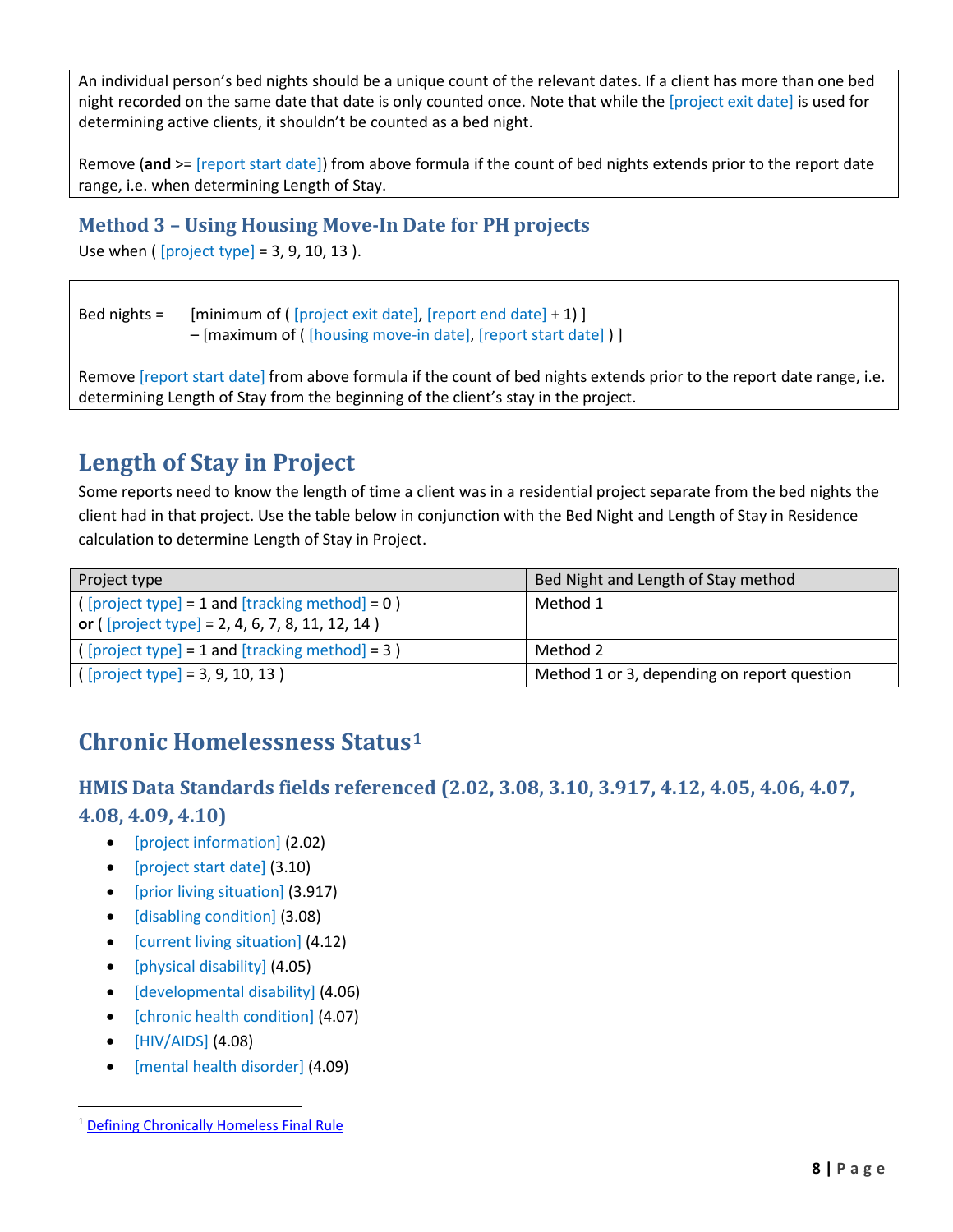• [substance use disorder] (4.10)

## <span id="page-9-0"></span>**Overview**

The HMIS Data Standards specify that data entry in [prior living situation] requires some type of dependent fields such that fields used in determining CH are only answerable under certain conditions. The fields must be examined in a specific sequence to know whether a client is definitely chronically homeless, definitely *not* CH, or if the CH status is don't know/refused or unknown due to incomplete data.

#### <span id="page-9-1"></span>**Disabling Condition**

The Data Standards allow systems to auto populate the disabling condition field with "yes" when a client answers "Yes" (Dependent Field A = "Yes") to one of the disability criteria data elements: Physical Disability, Chronic Health Condition, Mental Health Disorder, and/or Substance Use Disorder (4.05, 4.07, 4.09, 4.10), or if Developmental disability (4.06) or HIV/AIDS (4.08) = "Yes" (Field 2 = "Yes"). Reporting should always count these clients as having a Disabling Condition. Though the programming instructions below only directly reference [disabling condition], it is expected that this field is consistent with the auto-population option in the HMIS. So, for projects or systems where auto-population is *not* used, tests for each of the separate Dependent Field A for 4.05, 4.07, 4.09 and 4.10, as well as Field 2 for 4.06 and 4.08, must occur within the programming logic of each relevant question.

#### <span id="page-9-2"></span>**CH at project start**

All adults and heads of household have a chronic homelessness status at project start using their own data from that entry ([data collection stage] = 1).

#### <span id="page-9-3"></span>**CH at project start because of other household members**

The members of a household present at project start for the household as a whole (i.e. the earliest [project start] date] of anyone in the household on a specific stay) can cause other household members present at start to be considered chronically homeless AND cause the household as a whole to be considered CH. The CH status of the household cannot change by the addition of household members after the household start date.

*In cases where the head of household as well as all other adult household members have an indeterminate CH status (don't know, refused, missing), any child household members should carry the same CH status as the head of household.*

Note that reporting on clients' CH-at-start status in a specific report date range may require the examination of data on clients who were in the household but left prior to the report date range.

See examples below: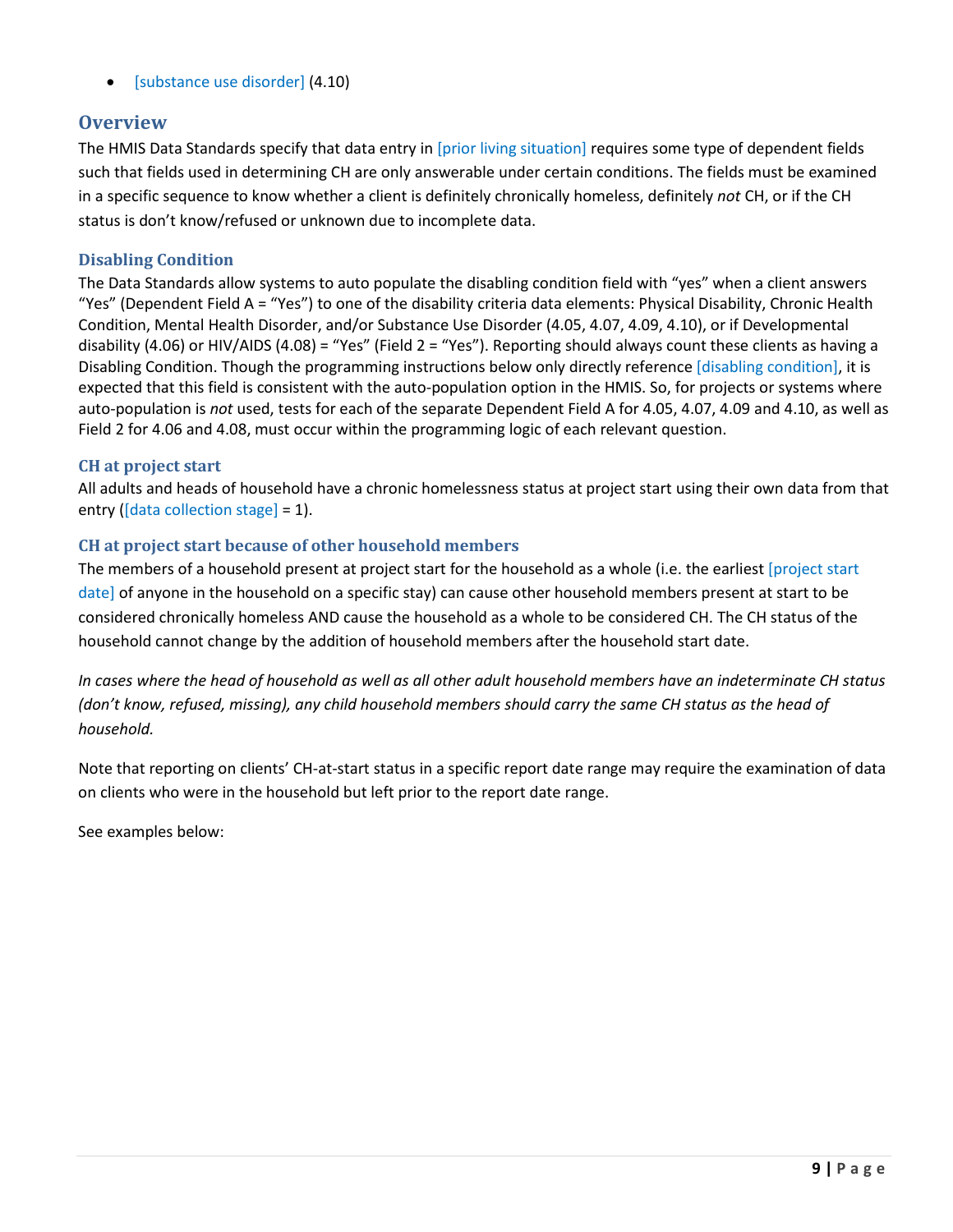|                      |   | Month in project |             |                          | CH at entry                  |             | CH people reported CH household reported |
|----------------------|---|------------------|-------------|--------------------------|------------------------------|-------------|------------------------------------------|
|                      | 1 |                  | $2 \quad 3$ | $4 \quad 5 \quad 6$<br>₩ |                              |             |                                          |
| HH #1 John (HoH)     |   |                  |             |                          | Yes                          | 1           | Υ                                        |
|                      |   |                  |             |                          |                              |             |                                          |
| HH #2 Sue (HoH)      |   |                  |             |                          | Yes                          | 2           | Υ                                        |
| Bob (adult)          |   |                  |             |                          | Yes (because of Sue)         |             |                                          |
|                      |   |                  |             |                          |                              |             |                                          |
| HH #3 Jane (HoH)     |   |                  |             |                          | No                           |             |                                          |
| <b>Billy (adult)</b> |   |                  |             |                          | Yes (because of own data)    | $\mathbf 1$ | N                                        |
| Joey (child)         |   |                  |             |                          | No                           |             |                                          |
|                      |   |                  |             |                          |                              |             |                                          |
| HH #4 Jane (HoH)     |   |                  |             |                          | (not in report range)        | 0           | N                                        |
| Billy (adult)        |   |                  |             |                          | No (not present at HH entry) |             |                                          |
|                      |   |                  |             |                          |                              |             |                                          |
| HH #5 Jane (HoH)     |   |                  |             |                          | (not in report range)        | 1           | Υ                                        |
| Billy (adult)        |   |                  |             |                          | Yes (because of Jane)        |             |                                          |
|                      |   |                  |             |                          |                              |             |                                          |
|                      |   |                  |             | Report range             |                              |             |                                          |

#### <span id="page-10-0"></span>**CH at a point-in-time**

Individuals in street outreach, shelters, and safe havens ([project type] = 1, 4, or 8) may also have a "point-in-time" chronic homelessness status designed to include time spent from [project start date] up to a [point-in-time date] as time spent homeless. Reporting on point-in-time chronic homelessness for families and for other project types simply uses the client's CH status at project start.

## <span id="page-10-1"></span>**CH at project start**

For an adult or head of a household, use the table below to determine that person's CH status at project start. In PH projects, even though a client's CH status may technically have changed between [project start date] and [housing move-in-date], HUD has determined that [project start date] should be used for this purpose. Process data using each row from top to bottom, and within each row from left to right. Depending on the data, processing may stop on a particular row even though not all fields have been analyzed.

|                | Data Standards Field               | Field Value / Decision                                  | Field Value / Decision       | Field Value /          | Field Value /          |
|----------------|------------------------------------|---------------------------------------------------------|------------------------------|------------------------|------------------------|
|                |                                    |                                                         |                              | Decision               | Decision               |
| $\mathbf{1}$   | [disabling condition] (3.08)       | If 1 (yes), CONTINUE processing using 3.917A            | If $0$ (no), $CH = NO. STOP$ | If 8 or 9 then CH      | If 99 then $CH =$      |
|                |                                    | (line 3) or B (line 8) as appropriate.                  | processing.                  | $= DK/R.$              | missing.               |
|                |                                    |                                                         |                              | <b>STOP</b> processing | <b>STOP</b> processing |
| $\overline{2}$ | 3.917A                             |                                                         |                              |                        |                        |
| $\overline{3}$ | [project type] (2.02.6)            | If 1, 4 or 8, CONTINUE processing on line 4.            |                              |                        |                        |
| $\overline{4}$ | [approximate date started]         | If $\le$ [project start date] (3.10) – 365 days, CH =   | If missing or less than      |                        |                        |
|                | (3.917.3)                          | YES.                                                    | 365 days before [project]    |                        |                        |
|                |                                    | STOP processing.                                        | start date], CONTINUE        |                        |                        |
|                |                                    |                                                         | processing on line 5.        |                        |                        |
| 5 <sup>5</sup> | number of times the client has     | If four or more times, CONTINUE processing on           | If 1, 2, or 3 times, $CH =$  | If 8 or 9 then CH      | If 99 then $CH =$      |
|                | been on the streets, in es, or sh] | line 6.                                                 | NO. STOP processing.         | $= DK/R.$              | missing.               |
|                | (3.917.4)                          |                                                         |                              | <b>STOP</b> processing | <b>STOP</b> processing |
| 6              | <b>[total number of months]</b>    | If $>= 12$ , CH = YES. STOP processing.                 | If 1 to 11 months, $CH =$    | If 8 or 9 then CH      | If 99 then $CH =$      |
|                | homeless] (3.917.5)                |                                                         | NO. STOP processing.         | $= DK/R.$              | missing.               |
|                |                                    |                                                         |                              | <b>STOP</b> processing | <b>STOP</b> processing |
| $\overline{7}$ | 3.917B                             |                                                         |                              |                        |                        |
| 8              | 3.917B: Homeless Situation:        |                                                         |                              |                        |                        |
| 9              | [prior living situation] (3.917.1) | If 16, 1, 18, CONTINUE processing on line 10.           |                              |                        |                        |
| 10             | [approximate date started]         | If $\le$ [project start date] $(3.10)$ – 365 days, CH = | If missing or less than      |                        |                        |
|                | (3.917.3)                          | YES.                                                    | 365 days before [project     |                        |                        |
|                |                                    | STOP processing.                                        | start date], CONTINUE        |                        |                        |
|                |                                    |                                                         | processing on line 11.       |                        |                        |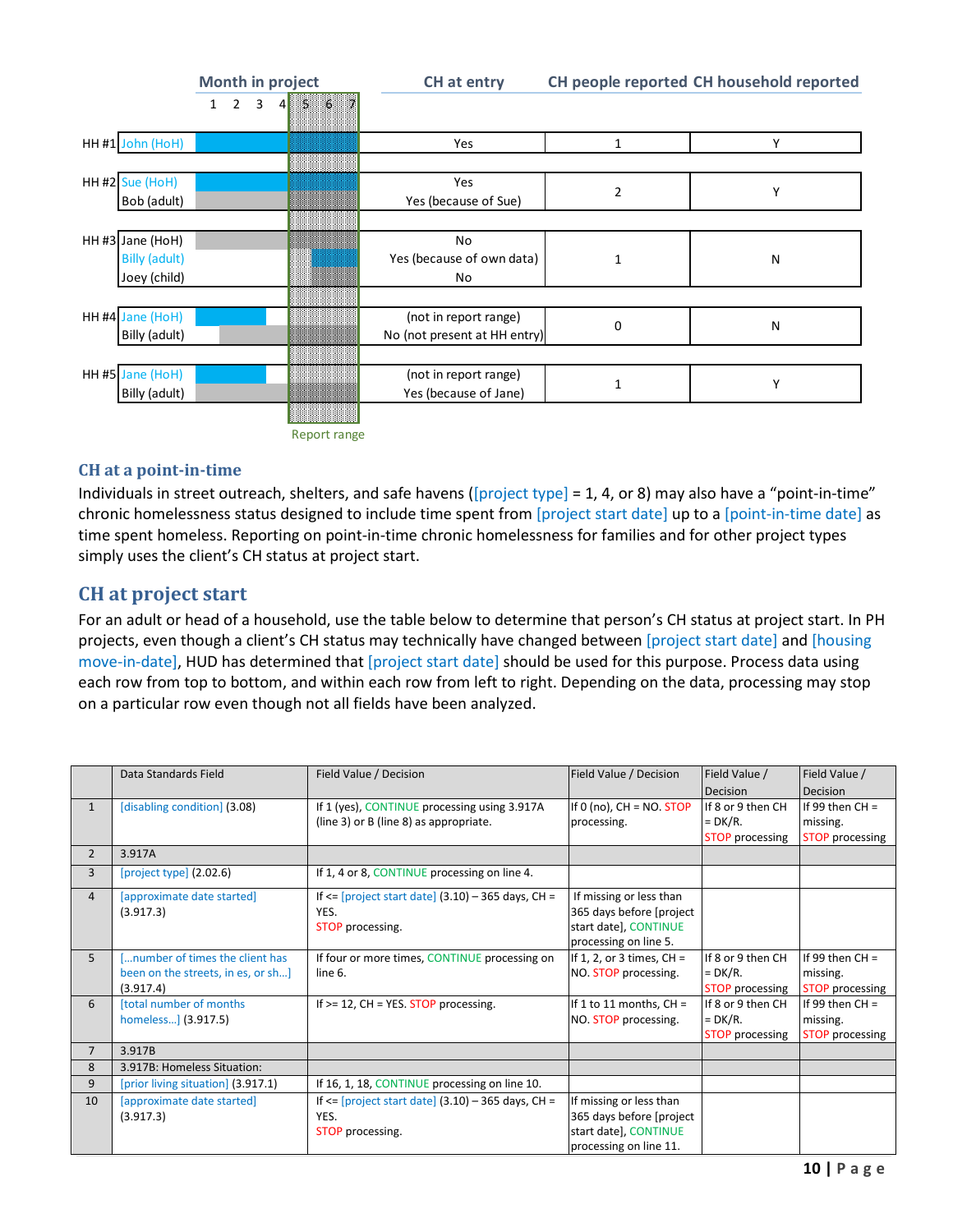|    | Data Standards Field                 | Field Value / Decision                                        | Field Value / Decision                            | Field Value /                 | Field Value /                |
|----|--------------------------------------|---------------------------------------------------------------|---------------------------------------------------|-------------------------------|------------------------------|
|    |                                      |                                                               |                                                   | Decision                      | Decision                     |
| 11 | [number of times the client has      | If four or more times, CONTINUE processing on                 | If 1, 2, or 3 times, $CH =$                       | If 8 or 9 then CH             | If 99 then $CH =$            |
|    | been on the streets, in es, or sh]   | line 12.                                                      | NO. STOP processing.                              | $= DK/R.$                     | missing.                     |
|    | (3.917.4)                            |                                                               |                                                   | STOP processing.              | STOP processing.             |
| 12 | [total number of months              | If $>= 12$ , CH = YES. STOP processing.                       | If 1 to 11 months, $CH =$                         | If 8 or 9 then CH             | If 99 then $CH =$            |
|    | homeless] (3.917.5)                  |                                                               | NO. STOP processing.                              | $= DK/R.$                     | missing.                     |
|    |                                      |                                                               |                                                   | <b>STOP</b> processing.       | STOP processing.             |
| 13 | 3.917B: Institutional Situation:     |                                                               |                                                   |                               |                              |
| 14 | [prior living situation] (3.917.1)   | If 15, 6, 7, 25, 4, 5, CONTINUE processing on line<br>15.     |                                                   |                               |                              |
| 15 | [did you stay less than 90 days?]    | If 1 (yes), CONTINUE processing on line 16.                   | If $0$ (no), $CH = NO. STOP$                      | (DK/R not in Data             |                              |
|    | (3.917.2A)                           |                                                               | processing.                                       | Dictionary)                   |                              |
| 16 | [On the night before did you stay    | If 1 (yes), CONTINUE processing on line 17.                   | If 0 (no), $CH = NO. STOP$                        | (DK/R not in Data             |                              |
|    | on the streets, ES or SH (3.917.2C)  |                                                               | processing.                                       | Dictionary)                   |                              |
|    |                                      |                                                               |                                                   |                               |                              |
| 17 | [approximate date started]           | If $\le$ [project start date] (3.10) - 365 days, CH =         | If missing or less than                           |                               |                              |
|    | (3.917.3)                            | YES.                                                          | 365 days before [project                          |                               |                              |
|    |                                      | STOP processing.                                              | start date], CONTINUE                             |                               |                              |
|    |                                      |                                                               | processing on line 18.                            |                               |                              |
| 18 | [number of times the client has      | If four or more times, CONTINUE processing on                 | If 1, 2, or 3 times, $CH =$                       | If 8 or 9 then CH             | If 99 then $CH =$            |
|    | been on the streets, in es, or sh]   | line 19.                                                      | NO. STOP processing.                              | $= DK/R.$                     | missing.                     |
|    | (3.917.4)                            |                                                               |                                                   | STOP processing.              | STOP processing.             |
| 19 | [total number of months              | If $>= 12$ , CH = YES. STOP processing.                       | If 1 to 11 months, $CH =$                         | If 8 or 9 then CH             | If 99 then $CH =$            |
|    | homeless] (3.917.5)                  |                                                               | NO. STOP processing.                              | $= DK/R.$<br>STOP processing. | missing.<br>STOP processing. |
|    |                                      |                                                               |                                                   |                               |                              |
| 20 | 3.917B: Temporary, Permanent,        |                                                               |                                                   |                               |                              |
|    | and other Situations:                |                                                               |                                                   |                               |                              |
| 21 | [prior living situation] (3.917.1)   | If 29, 14, 2, 32, 36, 35, 28, 19, 3, 31, 33, 34, 10,          |                                                   |                               |                              |
|    |                                      | 20, 21, 11, 8, 9, 99, CONTINUE processing on                  |                                                   |                               |                              |
|    |                                      | line 22.                                                      |                                                   |                               |                              |
| 22 | [did you stay less than 7 nights?]   | If 1 (yes), CONTINUE processing on line 23.                   | If $0$ (no), $CH = NO. STOP$                      | DK/R not in Data              |                              |
|    | (3.917.2A)                           |                                                               | processing.                                       | Dictionary                    |                              |
| 23 | [On the night before did you stay    | If 1 (yes), CONTINUE processing on line 24.                   | If 0 (no), $CH = NO. STOP$                        | DK/R not in Data              |                              |
| 24 | on the streets, ES or SH] (3.917.2C) |                                                               | processing.                                       | Dictionary                    |                              |
|    | [approximate date started]           | If $\le$ [project start date] (3.10) - 365 days, CH =<br>YES. | If missing or less than                           |                               |                              |
|    | (3.917.3)                            |                                                               | 365 days before [project<br>start date], CONTINUE |                               |                              |
|    |                                      | STOP processing.                                              | processing on line 25.                            |                               |                              |
|    |                                      |                                                               |                                                   |                               |                              |
| 25 | [number of times the client has      | If four or more times, CONTINUE processing on                 | If 1, 2, or 3 times, $CH =$                       | If 8 or 9 then CH             | If 99 then $CH =$            |
|    | been on the streets, in es, or sh]   | line 26.                                                      | NO. STOP processing.                              | $= DK/R.$                     | missing.                     |
|    | (3.917.4)                            |                                                               |                                                   | STOP processing.              | STOP processing.             |
| 26 | [total number of months              | If $>= 12$ , CH = YES. STOP processing.                       | If 1 to 11 months, $CH =$                         | If 8 or 9 then CH             | If 99 then $CH =$            |
|    | homeless] (3.917.5)                  |                                                               | NO. STOP processing.                              | $= DK/R.$                     | missing.                     |
|    |                                      |                                                               |                                                   | STOP processing.              | STOP processing.             |

# <span id="page-11-0"></span>**CH at a point-in-time**

Clients in projects *other than* street outreach, shelters, and safe havens may only have a chronic homelessness status at project start and cannot age into chronic homelessness by virtue of being in any of those projects.

Families presenting together as a household also have only a chronic homelessness status at project start and cannot age into chronic homelessness in any project type whatsoever.

Individuals in street outreach, shelters, and safe havens ([project type] = 1, 4, or 8) who may not have been considered chronically homeless at project start may be considered CH later because of their additional time active in that project. In addition to data from project start, an individual's chronic homeless status may also include disabling condition and special needs data entered subsequent to project start ( $[data$  collection stage] = 1, 2, 3, or 5) to the extent that data is available.

Each report (e.g. Point-In-Time for HIC) must specify the [point-in-time date] of the measurement. This may be a fixed date for all clients reported, or it may be a date relative to each client's record (e.g. [project exit date]). For each different data element in the calculation, use only the latest available data with an [information date] <= [point-in-time date] and <= [project exit date].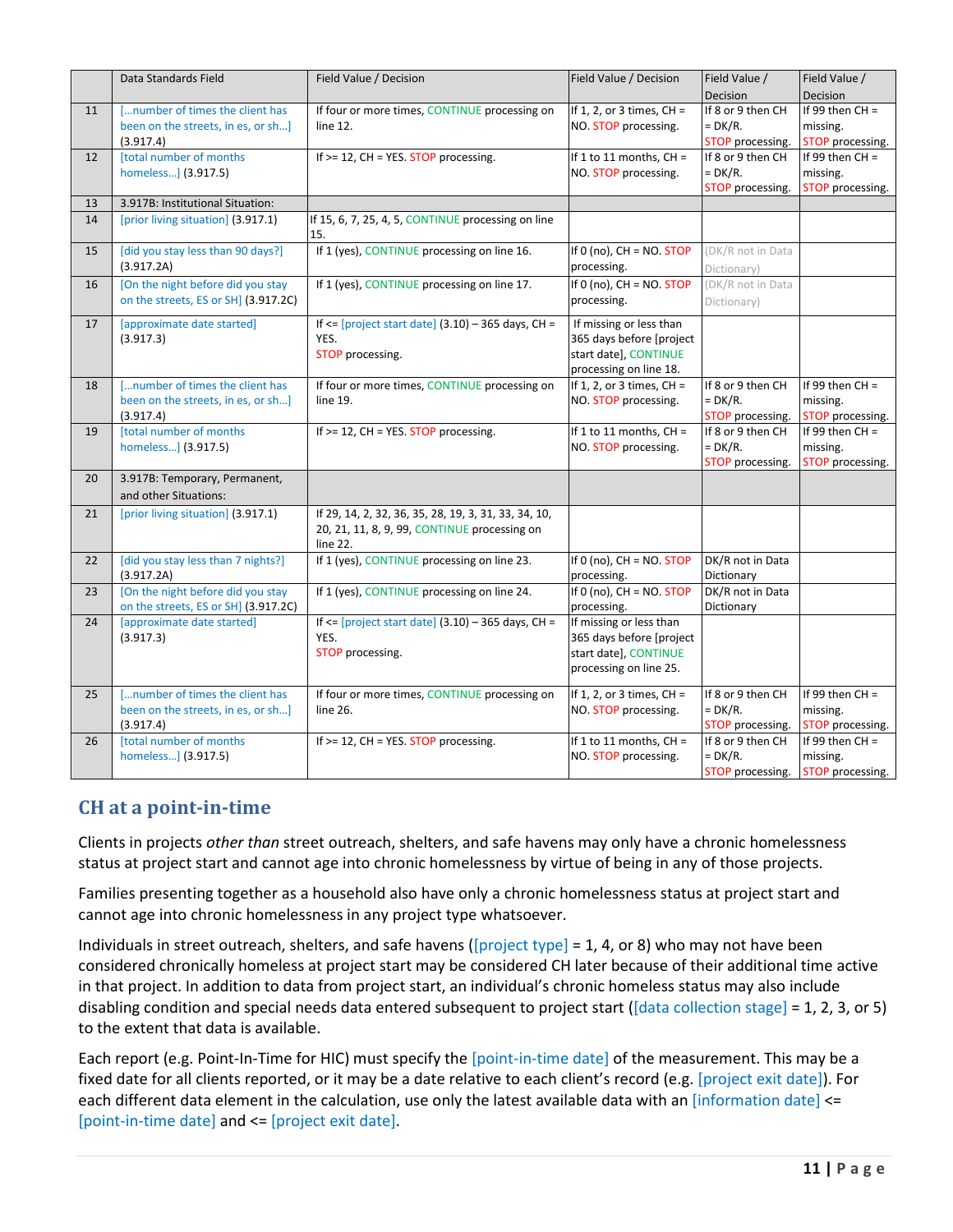In order to include time spent in a project towards a client's total time spent homeless, it's first necessary to determine the number of months the client was homeless immediately prior to starting in the project:

[months homeless prior to start] = the number of months covered between [approximate date started] and [project start date]

Use the "one day in a month counts the whole month" strategy when counting months. In other words, any portion of a month covered by this date range causes the entire month to be included. Set [months homeless prior to start] = 1 even if there is no data in [approximate date started]. See examples below.

#### <span id="page-12-0"></span>**Entry-exit shelters**

Calculate a client's [months in project] by looking at the months covered in whole or in part from [project start date] up to and including the lesser of [point-in-time date] or the client's [project exit date]. Count the entire month even if the client was present only on one day of that month. Subtract 1 from this number if the [project start date] does not fall on the first of the month. This is required so as not to count that particular month twice, since that month is already covered in [months homeless prior to start].

#### <span id="page-12-1"></span>**Night-by-night emergency shelters ([emergency shelter tracking method] = 3)**

Use the individual bed night dates to indicate in which months the client was homeless.

Bed night [information date] >= [project start date] **and** [information date] < [project exit date] **and** [information date] <= [point-in-time date] **and** [information date] > month indicated in [project start date]

#### <span id="page-12-2"></span>**Street outreach projects**

Use the [current living situation] (4.12) where the client was on the streets, in shelter, or safe haven to indicate in which months the client was homeless. Because of the last criteria – the contact location – dates of engagement do not count as a client contact for this purpose.

Current Living Situation [information date] >= [project start date]

**and** [information date] < [project exit date]

**and** [information date] <= [point-in-time date]

**and** [information date] > month indicated in [project start date]

**and** [location of contact] = 16, 1, 18 (Place not meant for habitation, Emergency Shelter, Safe Haven)

#### <span id="page-12-3"></span>**[Months in project] Examples**

In a project using start/exit dates, a client comes in January 31<sup>st</sup>, 2018, and leaves March 2nd, 2018. The client answered "4/30/2017" for the approximate date she became homeless. The [months homeless prior to start] = 10 (April through January 2018). The [months in project] = 2 (February and March – January is excluded since it was already counted).

In a project using a night-by-night method, a client has a [project start date] of January 31<sup>st</sup>, 2018, the client's first bed night attached to that project stay is also 1/31/2018 with a second bed night on 3/1/2018. He also answered "4/30/2017" for the [approximate date started]. The [months homeless prior to start] = 10, and [months in project] = 1 (January is excluded, no bed night in February, and one bed night in March).

| Data Standards Field / Variable | Field Value / Decision | Field Value / Decision | Field Value | Field Value / Decision |
|---------------------------------|------------------------|------------------------|-------------|------------------------|
|                                 |                        |                        | Decision    |                        |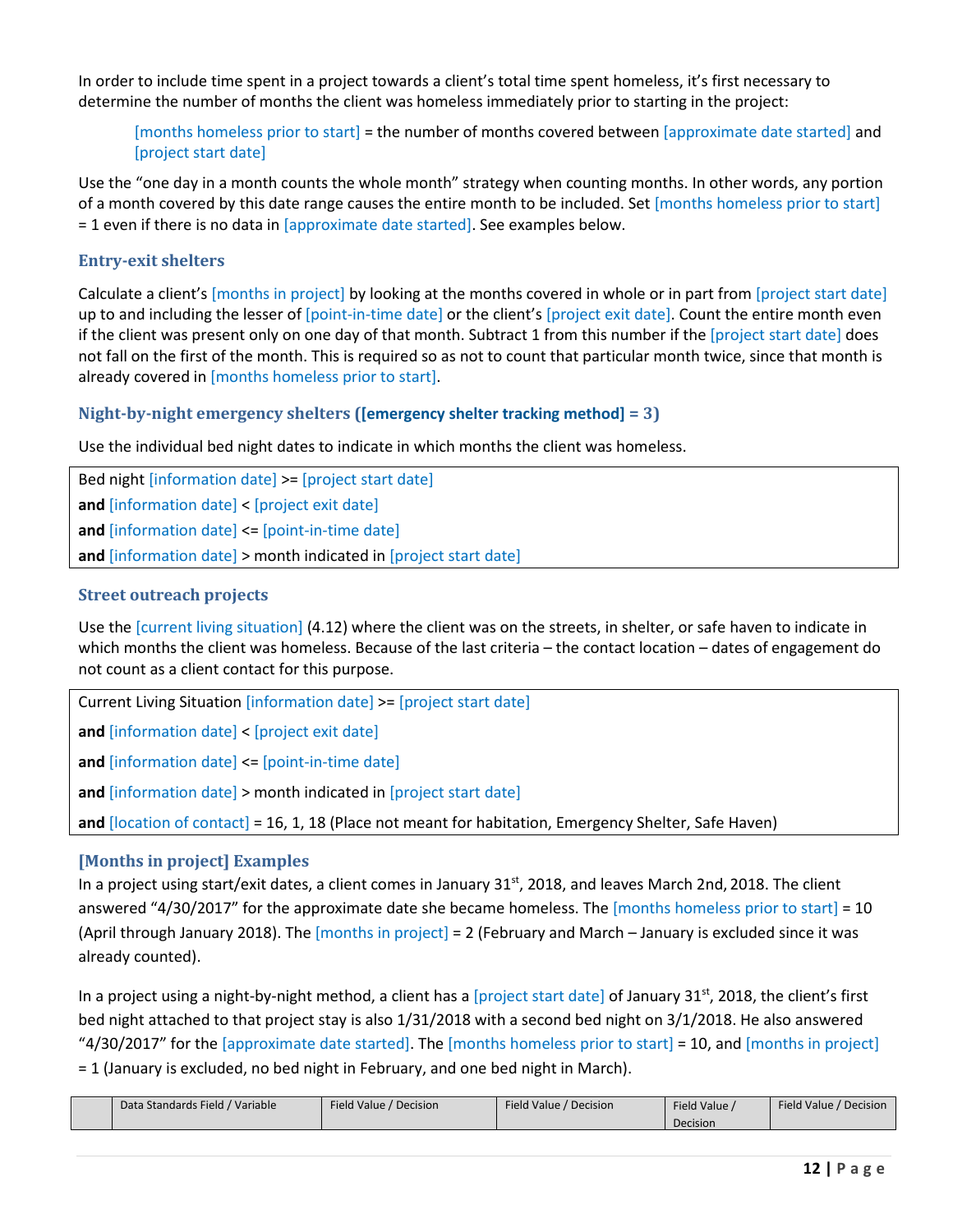|                | Data Standards Field / Variable    | Field Value / Decision             | Field Value / Decision           | Field Value /     | Field Value / Decision |
|----------------|------------------------------------|------------------------------------|----------------------------------|-------------------|------------------------|
|                |                                    |                                    |                                  | <b>Decision</b>   |                        |
| $\mathbf{1}$   | [disabling condition] (3.08)       | If 1 (yes), CONTINUE               | If $0$ (no), $CH = NO. STOP$     | If 8 or 9 then CH | If 99 then $CH =$      |
|                |                                    | processing using 3.917A (line      | processing.                      | $= DK/R.$         | missing.               |
|                |                                    | 3) or B (line 8) as appropriate.   |                                  | STOP processing.  | STOP processing.       |
| 2              | [months homeless prior to start] + | If $>= 12$ . CH = YES.             | If < 12, CONTINUE processing     |                   |                        |
|                | [months in project]                | STOP processing.                   | on line 3.                       |                   |                        |
| $\overline{3}$ | number of times the client has     | If four or more times,             | If 1, 2, or 3 times, $CH = NO$ . | If 8 or 9 then CH | If 99 then $CH =$      |
|                | been on the streets, in es, or sh] | <b>CONTINUE</b> processing on line | STOP processing.                 | $= DK/R.$         | missing.               |
|                | (3.917.4)                          | 4.                                 |                                  | STOP processing.  | STOP processing.       |
| $\overline{4}$ | [total number of months homeless]  | If $>= 12$ , CH = YES. STOP        | If 1 to 11 months, CONTINUE      | If 8 or 9 then CH | If 99 then $CH =$      |
|                | (3.917.5)                          | processing.                        | processing on line 5.            | $= DK/R.$         | missing.               |
|                |                                    |                                    |                                  | STOP processing.  | STOP processing.       |
| 5 <sup>5</sup> | [total number of months homeless]  | If $>= 12$ , CH = YES. STOP        | If $<$ 12, CH = NO. STOP         |                   |                        |
|                | $(3.917.5) + [months in project]$  | processing.                        | processing.                      |                   |                        |

# <span id="page-13-0"></span>**Contact**

## <span id="page-13-1"></span>**HMIS Data Standards fields referenced (3.10, 3.11, 4.12)**

- [project start date] (3.10)
- [project exit date] (3.11)
- [current living situation] (4.12)

An interaction between a street outreach worker (or other project type requiring a contact) and a client is recorded in the [Current Living Situation]. Each time the outreach worker contacts a client, a record of that contact is documented using the [Current Living Situation] element in HMIS, including where the contact occurred.

A client may have more than one contact on a given date. Each contact documented by the [Current Living Situation] should be included in the count when counting contacts within a given date range unless instructed differently in specific report instructions.

```
[project start date] <= [report end date]
and 
([project exit date] is null or [project exit date] >= [report start date] ) 
and
( 
[date of current living situation] >= [report start date] and [date of current living situation] <= [report end date]
and [date of current living situation] >= [project start date] and ( [date of current living situation] <= [project exit 
date] or 
[project exit date] is null)
)
```
A given report may specify that the client's contact dates recorded in [current living situation] fall between the client's project start and exit dates. If so, the italicized lines above also apply. If no such specification exists, ignore the italicized lines.

# <span id="page-13-2"></span>**Age**

## <span id="page-13-3"></span>**HMIS Data Standards fields referenced (3.03, 3.10)**

- [date of birth] (3.03)
- [date of birth data quality] (3.03)
- [project start date] (3.10)

A client's age is defined as of [project start date] or [report start date], whichever is greater. If the client is already in the project as of the [report start date], use the client's age on that date. If the client started in the project after the [report start date], use the client's age as of project start.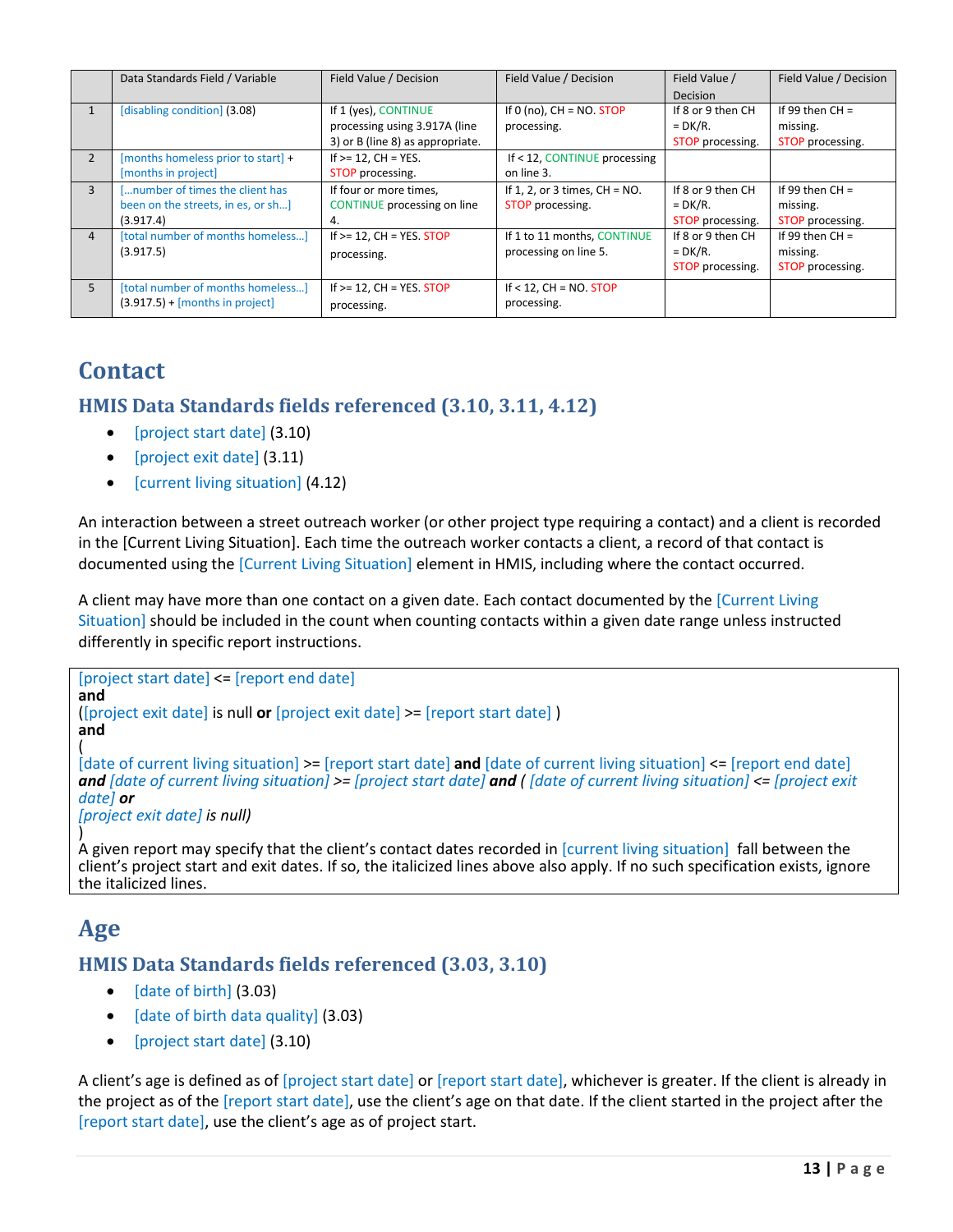If a report includes data from multiple project stays for the same client, the client's age for the report should be as of the latest [project start date] or [report start date], whichever is greater.

```
If [project start date] <= [report start date] Then 
        Age = [report start date] – [date of birth]
Else 
        Age = [project start date] – [date of birth]
```
Adult = any client with an age of 18 or over.

Child = any client under the age 18.

The [date of birth data quality] field should be used to determine a client's age category in the event [date of birth] is blank or a system default.

## <span id="page-14-0"></span>**Youth**

The determination of a particular client being "youth" requires knowing who else is present with a client in the household at a project for a specific report date range. Using "age" as determined above,

Youth = any client age >= 12 and <= 24 provided that not one household member is above that age range. Note that clients in the household with an unknown age do not impact the determination of "youth".

# <span id="page-14-1"></span>**Gender**

# <span id="page-14-2"></span>**HMIS Data Standards fields referenced (3.06)**

• [Gender] 5.09

Because Gender is a multi-response field (more than one response applies to a client), the table below provides a standard way to report clients, grouped according to the responses on their record.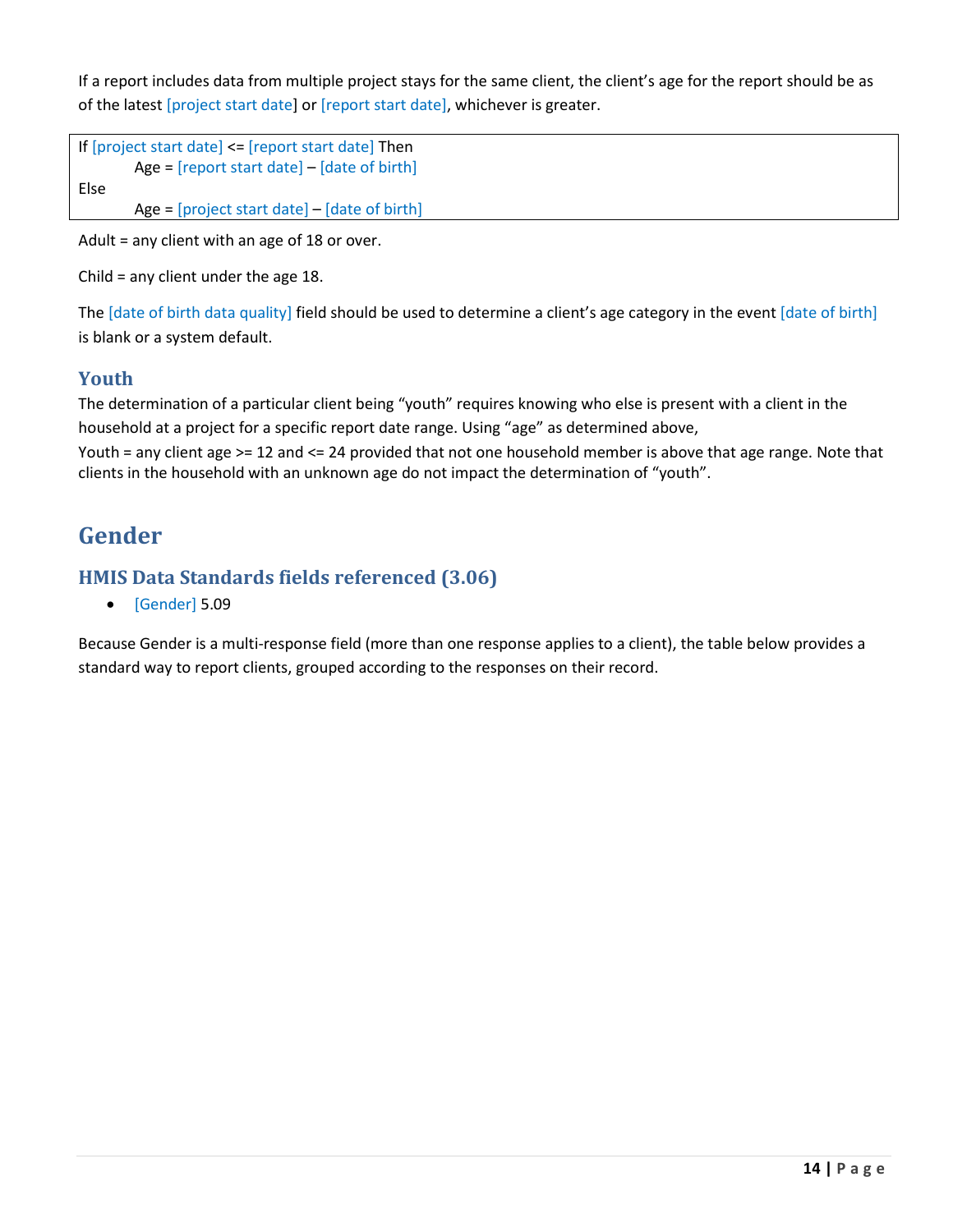|                  | $\boldsymbol{\mathsf{A}}$          | $\overline{z}$                         |
|------------------|------------------------------------|----------------------------------------|
|                  | Category                           | <b>Data Standards Response options</b> |
| $\mathbf{1}$     |                                    |                                        |
| $\overline{2}$   | Male                               | $\mathbf{1}$                           |
| $\overline{3}$   | Female                             | $\mathbf 0$                            |
|                  | No Single Gender                   | 0,1                                    |
|                  |                                    | 0, 1, 4                                |
|                  |                                    | 0, 1, 4, 5                             |
|                  |                                    | 0, 1, 5                                |
|                  |                                    | 0,4                                    |
| $\pmb{4}$        |                                    | 0,4,5                                  |
|                  |                                    | 1,4                                    |
|                  |                                    | 1,4,5                                  |
|                  |                                    | $\overline{4}$                         |
|                  |                                    | 4,5                                    |
|                  | Questioning                        | 0, 1, 4, 5, 6                          |
|                  |                                    | 0, 1, 4, 6                             |
|                  |                                    | 0, 1, 5, 6                             |
|                  |                                    | 0,1,6                                  |
|                  |                                    | 0,4,5,6                                |
|                  |                                    | 0,4,6                                  |
|                  |                                    | 0, 5, 6                                |
| 5                |                                    | 0,6                                    |
|                  |                                    | 1,4,5,6                                |
|                  |                                    | 1,4,6                                  |
|                  |                                    | 1, 5, 6                                |
|                  |                                    | 1,6                                    |
|                  |                                    | 4, 5, 6                                |
|                  |                                    | 4,6                                    |
|                  |                                    | 5,6                                    |
|                  |                                    | $\sqrt{6}$                             |
|                  | Transgender                        | 0,5                                    |
| $\boldsymbol{6}$ |                                    | 1,5                                    |
|                  |                                    | $\overline{5}$                         |
| $\overline{7}$   | Client Doesn't Know/Client Refused | 8 or 9                                 |
| $\,8\,$          | Data Not Collected                 | 99                                     |
| $\boldsymbol{9}$ | <b>Total</b>                       | =sum of rows 2 through 8               |

#### **Programming Instructions:**

- 1. Each client must be reported on one and only one row.
- 2. Use column Z to determine on which row to report a client. Because [gender] is a multi-response field, clients are reported according to sets of selected responses. These sets are shown in column Z must exactly match those selected for the client record, for example:
	- a. Row 2 reports clients with *only* "male" indicated in their data with no other gender responses.
	- b. Row 6 reports clients with *only* the combinations (0,5), (1,5), or simply 5.
- 3. Note that the header text in row 4 is abbreviated from the full Data Standards response.
- 4. As specified in the Data Standards, responses 8, 9 and 99 are only valid when no other response is indicated.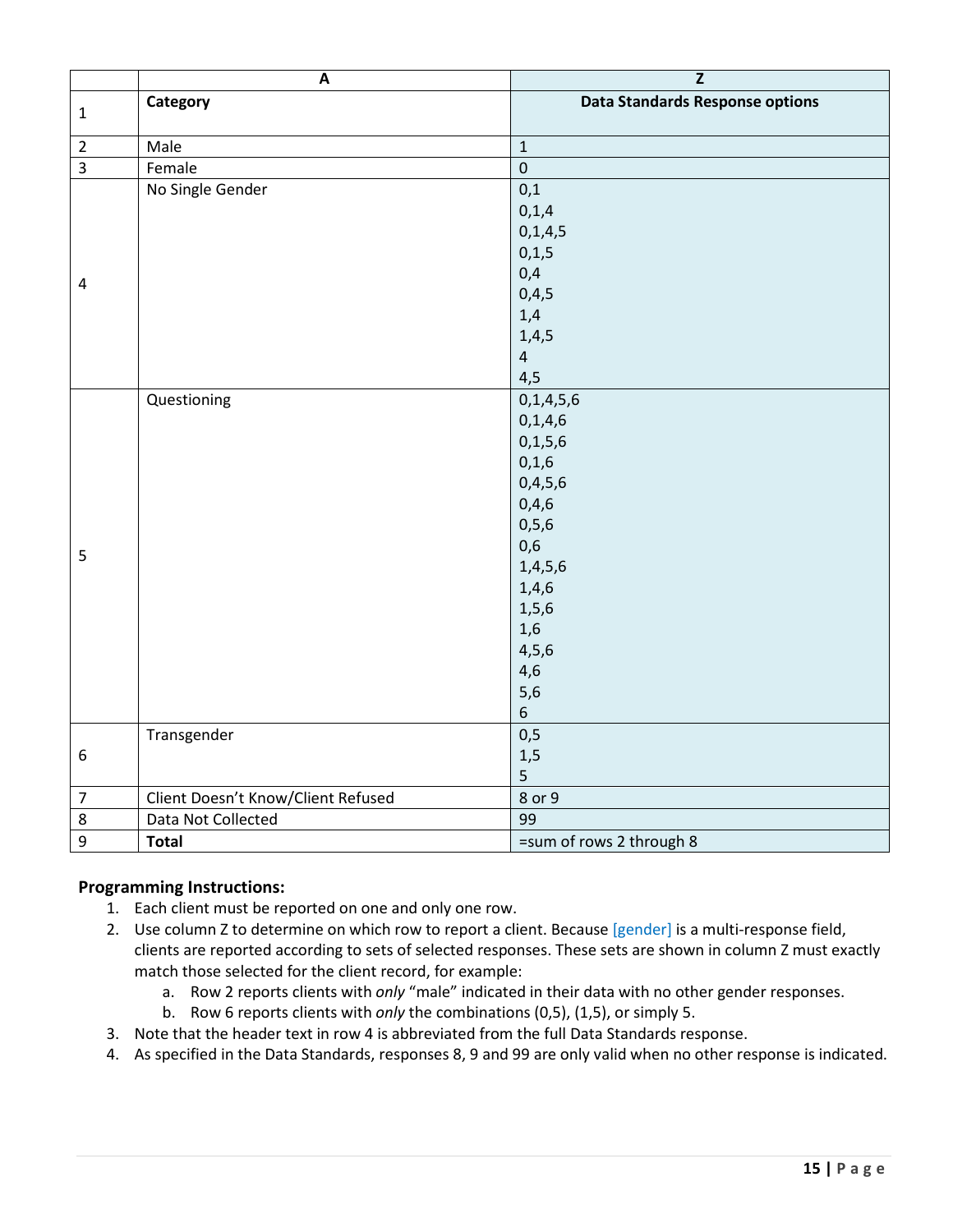# <span id="page-16-0"></span>**Date of Engagement**

# <span id="page-16-1"></span>**HMIS Data Standards fields referenced (3.10, 3.11, 4.13)**

- [project start date] (3.10)
- [project exit date] (3.11)
- [date of engagement] (4.13)

[Date of Engagement] is the date on which an interactive client relationship results in a deliberate client assessment or beginning of a case plan. It is when the engagement date is recorded that data quality starts. Engagement date may be the same date as [project start date] or a [current living situation] date.

Projects should only be able to record one date of engagement for each client.

To generate a count of clients with a date of engagement in a given report date range:

[project start date] <= [report end date] **and (** [project exit date] is null **or** [project exit date] >= [report start date] ) **and** [date of engagement] >= [report start date] **and** [date of engagement] <= [report end date] **and** [date of engagement] >= [project start date] **and** ( [date of engagement] <= [project exit date] **or** [project exit date] is null)

# <span id="page-16-2"></span>**Date of Enrollment**

## <span id="page-16-3"></span>**HMIS Data Standards fields referenced (3.10, 3.11, P3)**

- [project start date] (3.10)
- [project exit date] (3.11)
- [PATH Status] (P3)

"Date of Enrollment" is the date on which a client is enrolled into a PATH funded project, usually indicated by the client signing an enrollment form. Date of Enrollment may be the same date as [project start date], [current living situation] date, or [date of engagement]. Date of Enrollment is strictly a PATH program element.

PATH projects should only be able to record one date of enrollment for each client per project stay.

Using PATH Status Element P3, a client is enrolled in PATH if the following is true:

[Date of Status Determination] is not null **and**  [Client became enrolled in PATH] = Yes

If the client became enrolled in PATH, [date of status determination] is the [date of enrollment].

The Data Standards indicate the date of status determination is collected once at or before project exit. To generate a count of clients who are enrolled in a given report date range:

[project start date] <= [report end date] **and** [project exit date] is null **or** [project exit date] >= [report start date] **and** [date of enrollment] >= [report start date] **and** [date of enrollment] <= [report end date]

**and** [date of enrollment] >= [project start date]

**and** ( [date of enrollment] <= [project exit date] or [project exit date] is null)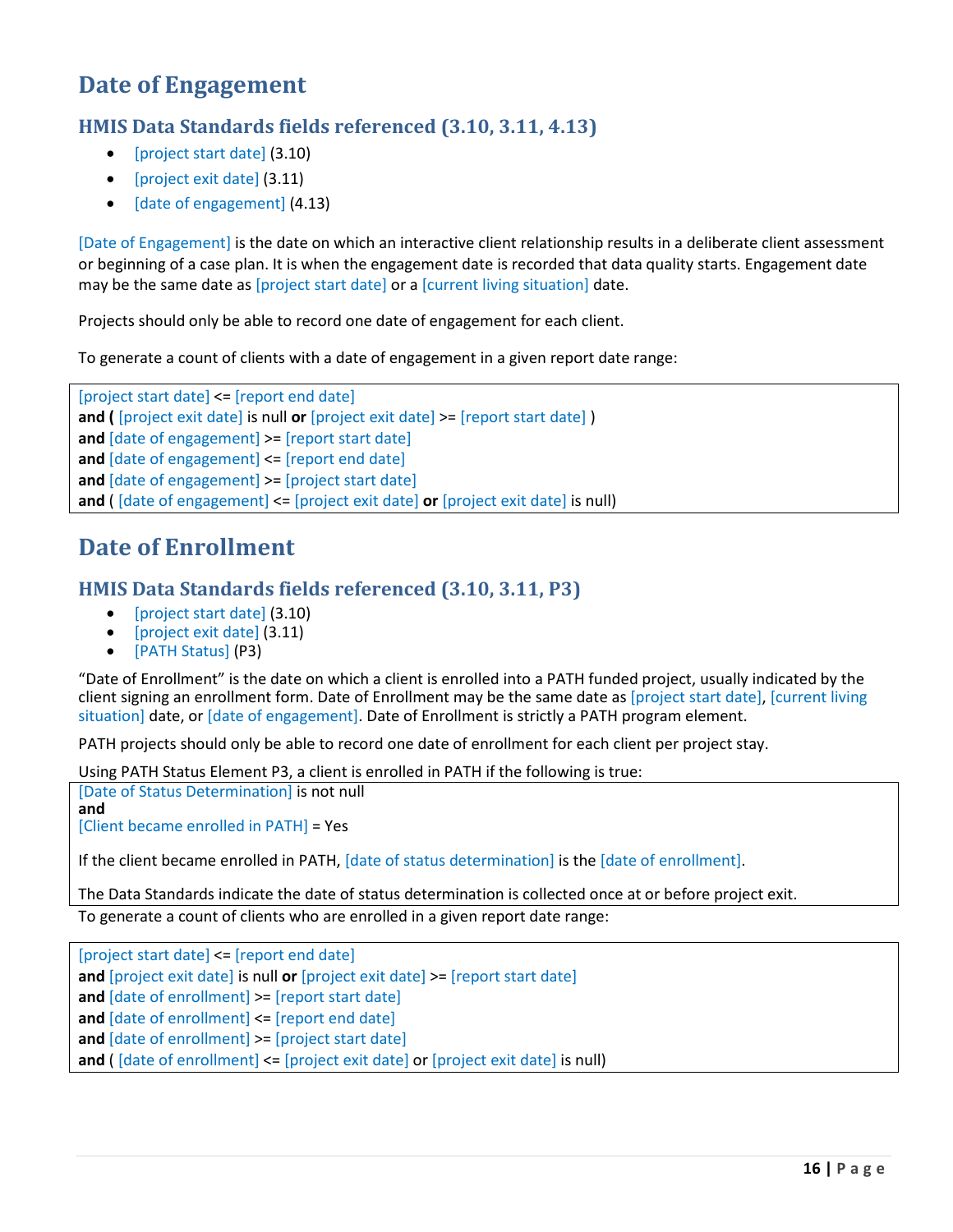# <span id="page-17-0"></span>**Household Types**

# <span id="page-17-1"></span>**HMIS Data Standards fields referenced (5.09)**

[household id] (5.09)

## <span id="page-17-2"></span>**Non-HMIS Data Standards fields referenced**

#### [global variable: age]

"Household Types" are commonly utilized in reporting in order to provide meaningful information about the types of household configurations that are experiencing homelessness or accessing homeless prevention services. Households are defined as a single individual or group of persons who either currently live together in one dwelling unit or would live together in one dwelling unit were they able to maintain suitable housing accommodations. As such, a Household ID should be assigned to an individual or group of persons upon each project start. While individuals may legitimately be added or removed from the household over time due to changes in familial makeup, the household identifier will remain constant for that project stay.

A household type may be determined to be one of the following four (4) types:

- Household without Children
- Household with Children and Adults
- Household with Only Children
- Unknown Household Type

To determine a household type, reporting logic should utilize information from all active clients during the reporting period that share the same [household ID]. Reporting logic should utilize each clients' age for the reporting period (see Global Variable: [Age\)](#page-13-2) to classify each client as an Adult (18 and over), a Child (under the age of 18), or Unknown Age (clients with an unspecified birth date).

The following logic should be applied in order:

If ever in the reporting period there is at least one active child and at least one active adult in the household, the household and all individuals should be categorized as "Household with Children and Adults".

If ever in the reporting period there is at least one active adult, zero active children and zero active Unknown Age clients, the household and all individuals should be categorized as "Household without Children".

If ever in the reporting period there is at least one active child, zero active adults and zero active Unknown Age clients, the household and all individuals should be categorized as "Household with Only Children".

If ever in the reporting period none of the previous statements apply, then the household and all individuals should be categorized as an "Unknown Household Type".

| Household type              | adults | children | unknown |
|-----------------------------|--------|----------|---------|
| a. Without children         | > 0    |          |         |
| b. With children and adults | > 0    | > 0      | n/a     |
| c. With only children       |        | > 0      |         |
| d. Unknown household type   |        |          | > 0     |
| d. Unknown household type   |        | > 0      |         |
| d. Unknown household type   | > N    |          |         |

# <span id="page-17-3"></span>**Unduplicated Household Counts and Unduplicated Client Counts by Household Type HMIS Data Standards fields referenced**

- [personal ID] (5.08)
- [household ID] (5.09)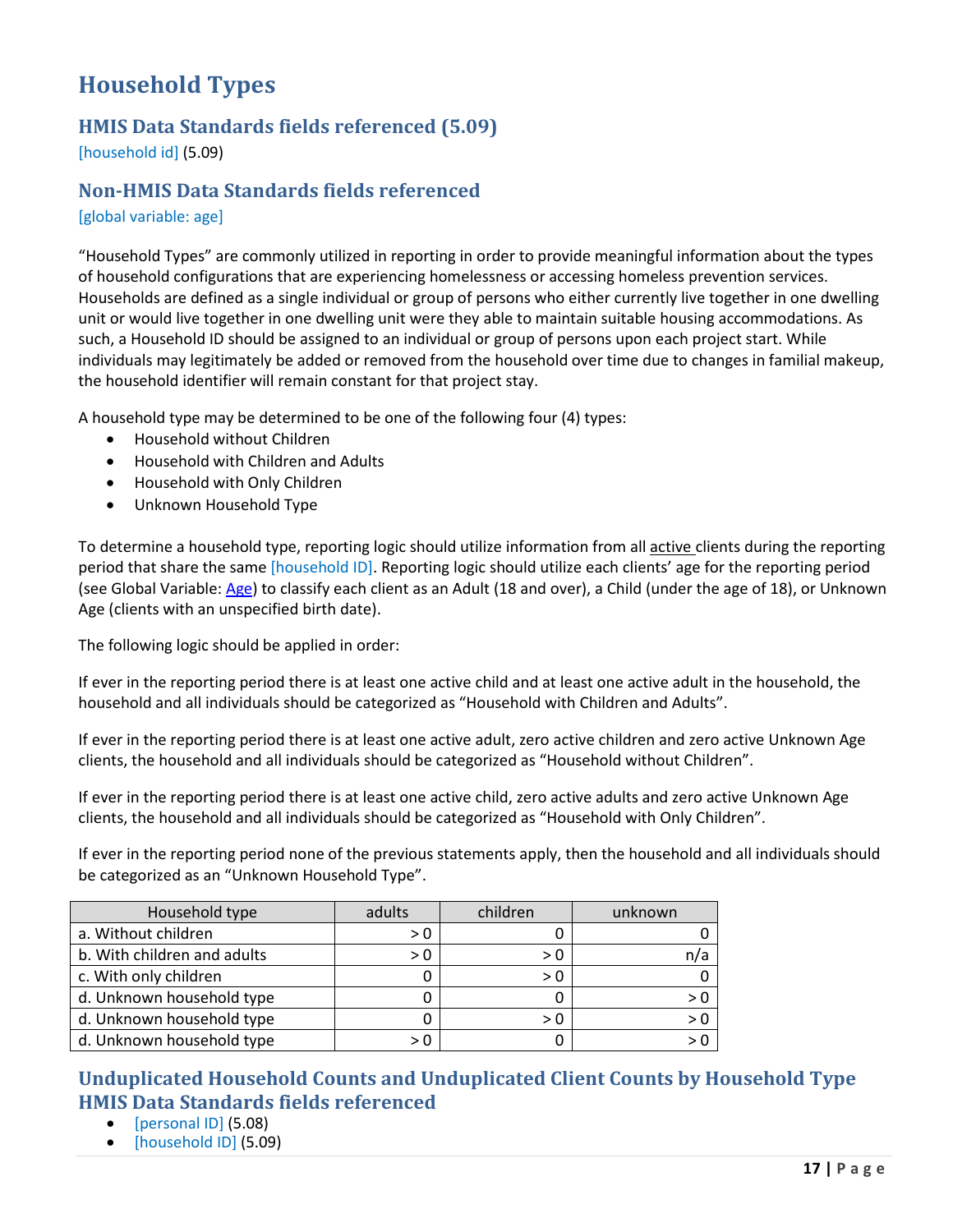• [relationship to head of household] (3.15)

For many reports, especially for longitudinal research, it is common to provide information on an unduplicated number of households and/or a count of clients by household attributes.

#### Unduplicated Household Counts

Unduplicated household counts should be determined by performing a distinct count of [personal IDs] of all heads of households (people who have [relationship to head of household] = Self) in the report range.

In the event that your system identifies people in the date range with no head of household, a flag to the system user may be in order, i.e. the head of household may have left the household and a new head of household may not have been assigned.

Unduplicated Household Counts by Individual Attribute

Some reports will report on unduplicated households broken out by attributes that can be collected for each household member such as destination or housing status. When this occurs, report the information recorded for the [personal ID] of the head of household (people who have [relationship to head of household] = Self) for the most recent head of household for that household.

#### Unduplicated Client Counts by Household Type

To provide a breakout of the number of clients by household type, reports should perform a distinct count of clients by their associated household type. Because it is possible that an active client may have been associated with more than one household during the reporting period, the sum of unduplicated clients by household type may exceed the total number of unduplicated clients.

# <span id="page-18-0"></span>**Project Leavers and Stayers**

#### <span id="page-18-1"></span>**HMIS Data Standards fields referenced (3.10, 3.11)**

- [project start date] (3.10)
- [project exit date] (3.11)

The method of determining a leaver or stayer is based on the client's last project enrollment during the reporting period for the project(s) being reported on. Note that a particular HMIS report may specify which enrollment data to use across the entire report, which in turn affects the determination of leavers and stayers, or provide more specific instruction on the determination of leavers and stayers. Those report instructions should override these.

#### <span id="page-18-2"></span>**Project Leavers**

Leavers are persons who exited the project and are no longer enrolled in the project as of the last day of the reporting period.

```
[project exit date] >= [report start date]
and [project exit date] <= [report end date]
```
#### <span id="page-18-3"></span>**Project Stayers**

Stayers are persons who are active in the project on the last day of the report date range. A stayer's project exit date is blank or populated with a date after the report end date. This would include a person who exited the project and re-started in the project before the report end date. If on the last day of the reporting period, the client does not have a project exit date, or the exit date is after the end of the reporting period the client is considered a stayer.

[project start date] <= [report end date] **and**  ( [project exit date] is null **or** [project exit date] > [report end date] )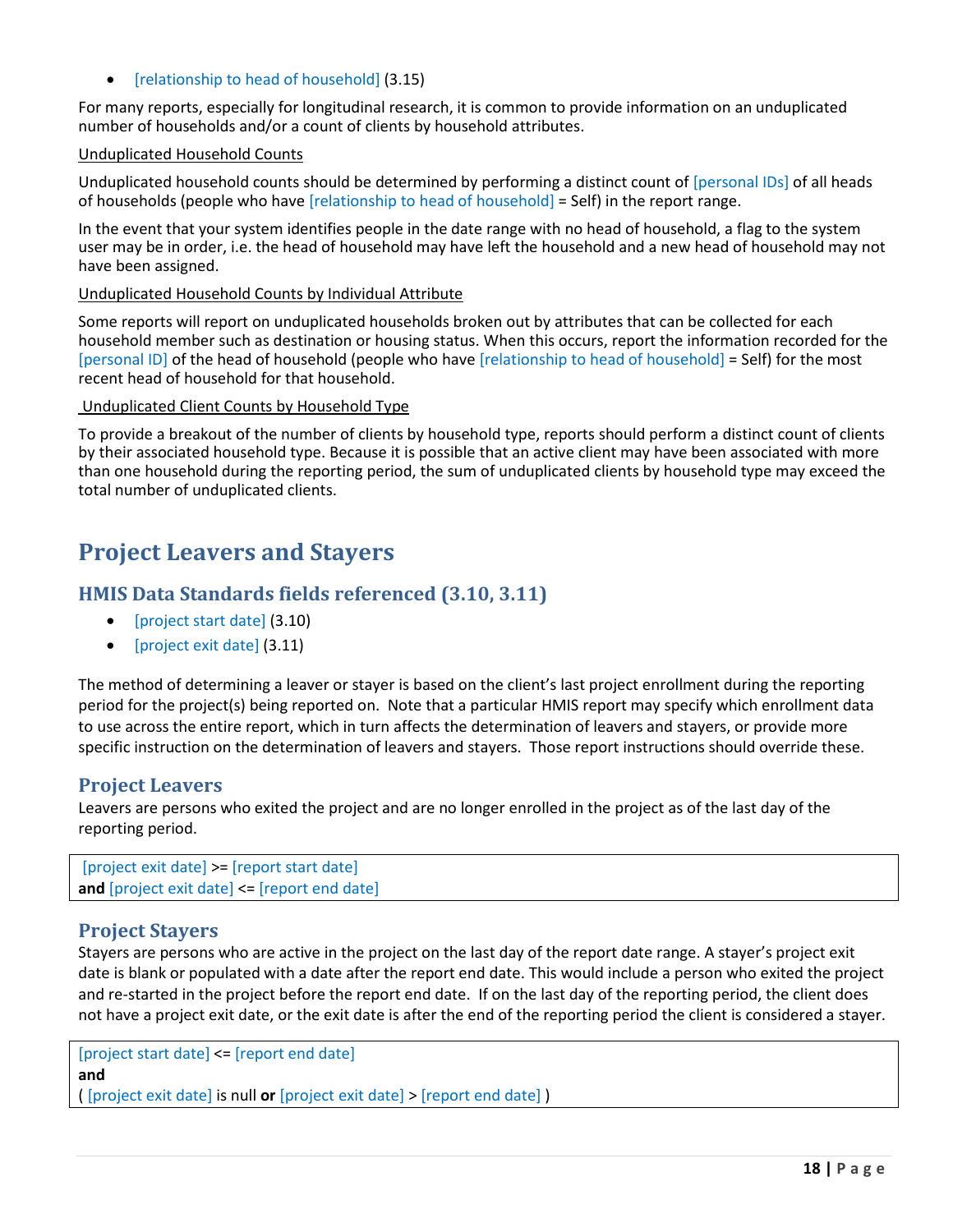# <span id="page-19-0"></span>**Annual Assessment**

Reports utilizing Annual Assessment ([data collection stage] = 5) data on stayers in the project 365 days or more require data from the *specific* Annual Assessment on the head of household's anniversary most relevant to the [report date range]. The instructions below describe how to select this exact record for each client.

- 1. Use Length of Stay in Project when determining length of stay for this purpose.
- 2. In the event a household has more than one head of household active in the report range, i.e. if the first HoH exited and another household member became the HoH, use the later HoH's [project start date].
- 3. Calculate the head of household's number of years in the project. This can be done using the same algorithm as for calculating a client's age as of a certain date. Use the client's [project start date] and the [report end date] as the two dates of comparison. It is important to use the "age" method of determining client anniversaries due to leap years; using "one year = 365 days" will eventually incorrectly offset the calculated anniversaries of long-term stayers.
- 4. If the HoH's number of years in the project is 0, the household is not yet required to have an annual assessment. This is true even if the household as a whole has been in the project more than 1 year – annual assessments are based solely on the latest HoH's anniversary.
- 5. If the HoH's number of years in the project is more than 0, add that number to the year of the HoH's [project start date]. This becomes the household's relevant anniversary date for the purposes of the report. For example, using a report date range of 10/1/2017 – 9/30/2018, a HoH with a [project start date] of 6/1/2016 will have been in the project 2 years as of 9/30/2018 and so will have an [anniversary date] of  $6/1/2018$ . I.e.  $2016 + 2 = 2018$ .
- 6. Use the latest annual assessment ([data collection stage] = 5) for each client in the household dated between:
	- a. 30 days prior to the [anniversary date] (even if this date falls before the [report start date])
	- b. and the lesser of (30 days after the [anniversary date], [report end date])
- 7. If the household member's [project start date] is  $>$  [anniversary date] (i.e. the person entered the household after the annual assessment may have been collected), that person is not yet required to have an annual assessment.
- 8. Exclude any data with an [information date] > [report end date], even though it is legitimate for a client's relevant annual assessment data to fall in this date range for clients whose anniversaries are near to the end of the [report date range].
- 9. Clients with no annual assessment data in the relevant date range as indicated in step 6 may be reported as "missing annual assessment" or may be completely omitted depending on the report question.
- 10. Clients who aren't required to have an annual assessment yet as determined in steps 4 and 7 may be reported accordingly or may be completely omitted depending on the question.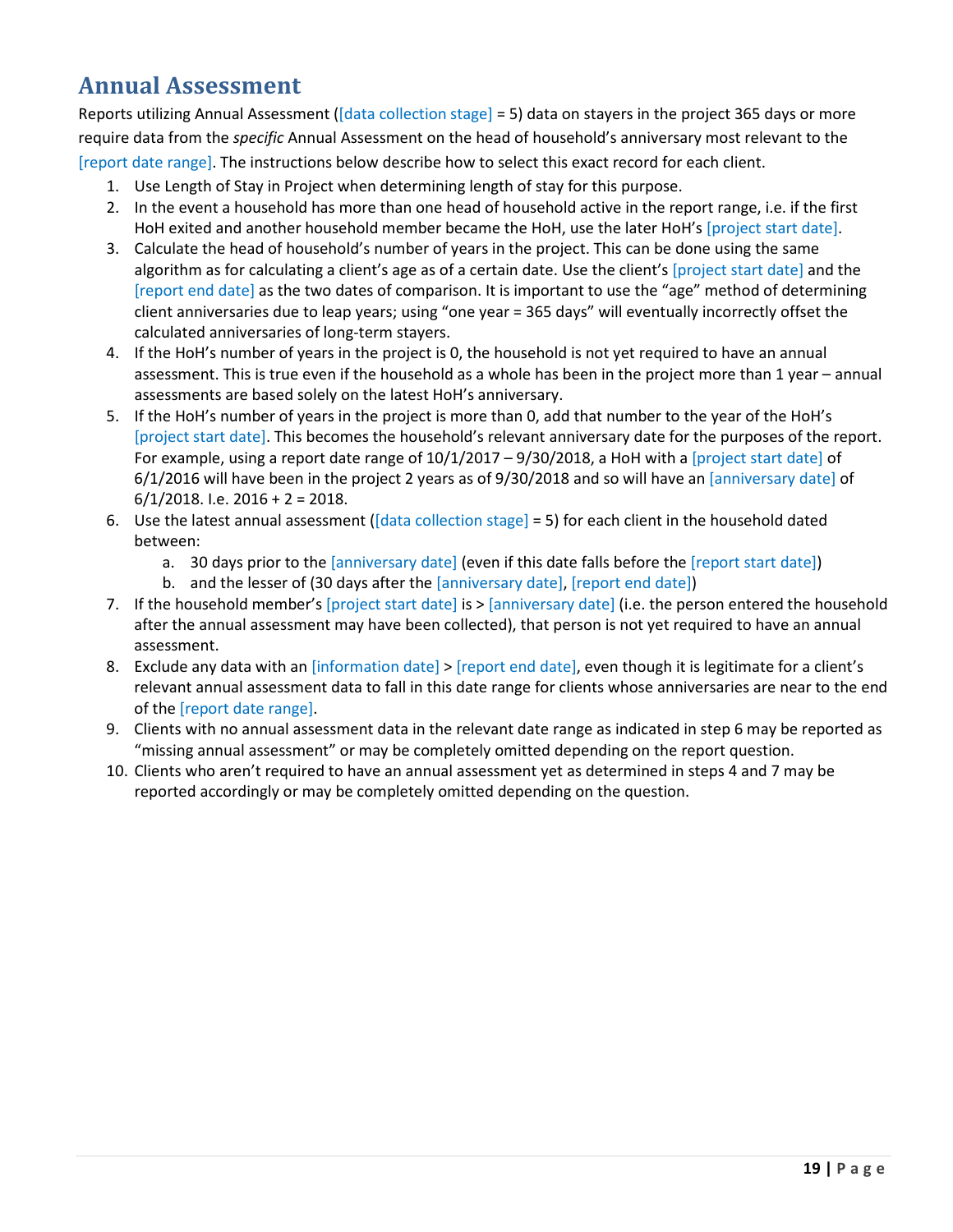# <span id="page-20-0"></span>**HMIS Data Quality Report**

#### <span id="page-20-1"></span>**Purpose**

To update the data quality reporting for all of the CoC and ESG Program Data Quality reporting. Programming specifications are provided for this report as a part of the HMIS Reporting Glossary. Vendors are encouraged to program a printable report from their HMIS and then use a single or multiple table shells in other reporting applications without reprogramming. It is expected that all or parts of this report will be used in the CoC annual grant application (to discount system performance measures accordingly); Annual Performance Reports for CoC; and CAPER reports. Placing the code in the Glossary allows other federal partner projects to also adopt these tables or methods for their reporting purposes.

## <span id="page-20-2"></span>**Report Date Range**

The user must be able to enter a start and end date for the report. The report must be able to be generated for any period of time the user selects (from one week to multiple years).

## <span id="page-20-3"></span>**Output**

The report must be able to be filtered for one, some, or all projects to which the user running the report has HMIS access. Programmers must assume that the reports will be run by project level staff and by single project, companion projects, and by a system administrator on multiple projects of the same project type (e.g. all transitional housing projects in a community), or the entire CoC (for adjunct information for grant applications or system performance measurement).

Each section of the report must have a details mode output for users to identify the specific records included in the section which are generating errors.

## <span id="page-20-4"></span>**Missing Data**

Each section refers to "information missing" for various elements. "Missing" is defined to mean data where the field has a value of 99 ("data not collected"), is null or blank, or where the entire form or table record on which that field resides is completely absent. For example: "Destination" resides in a table called "exits" alongside other exit-related fields. A client has exited a project but is completely missing a row in the "exits" table. Therefore "Destination" is considered missing along with whatever other HMIS fields might be in that table.

# <span id="page-20-5"></span>**Project Stays to Include**

This report should use each relevant client's *latest project stay only.* This allows counts and percentages in these Data Quality sections to match other numbers in reports such as the APR and CAPER.

For project stays in [project type] = 4, only count clients that have an [engagement date] prior to the [report end date]. Street outreach stays where the client is not engaged should be completely removed from the universe of data, i.e. apply this filter before determining each client's latest stay.

# <span id="page-20-6"></span>**Programming Instructions**

In general, any record with a value of Client doesn't know, Client refused, or where the information is missing (as described above) is included in the error count for the relevant field. For fields with data logic count criteria, a description is provided under each table below. If there is more than one error for a particular element, the record should only be counted one time.

Q1 provides a validation table for the report. Cells in each of the tables refer back to Q1 for validation and for calculating percentages. (See references to "VAL.B1", "VAL.B2", etc. throughout the tables below)

## <span id="page-20-7"></span>**Q1. Report Validation Table**

| ⊿ Total number of persons served  |  |
|-----------------------------------|--|
| Number of adults (age 18 or over) |  |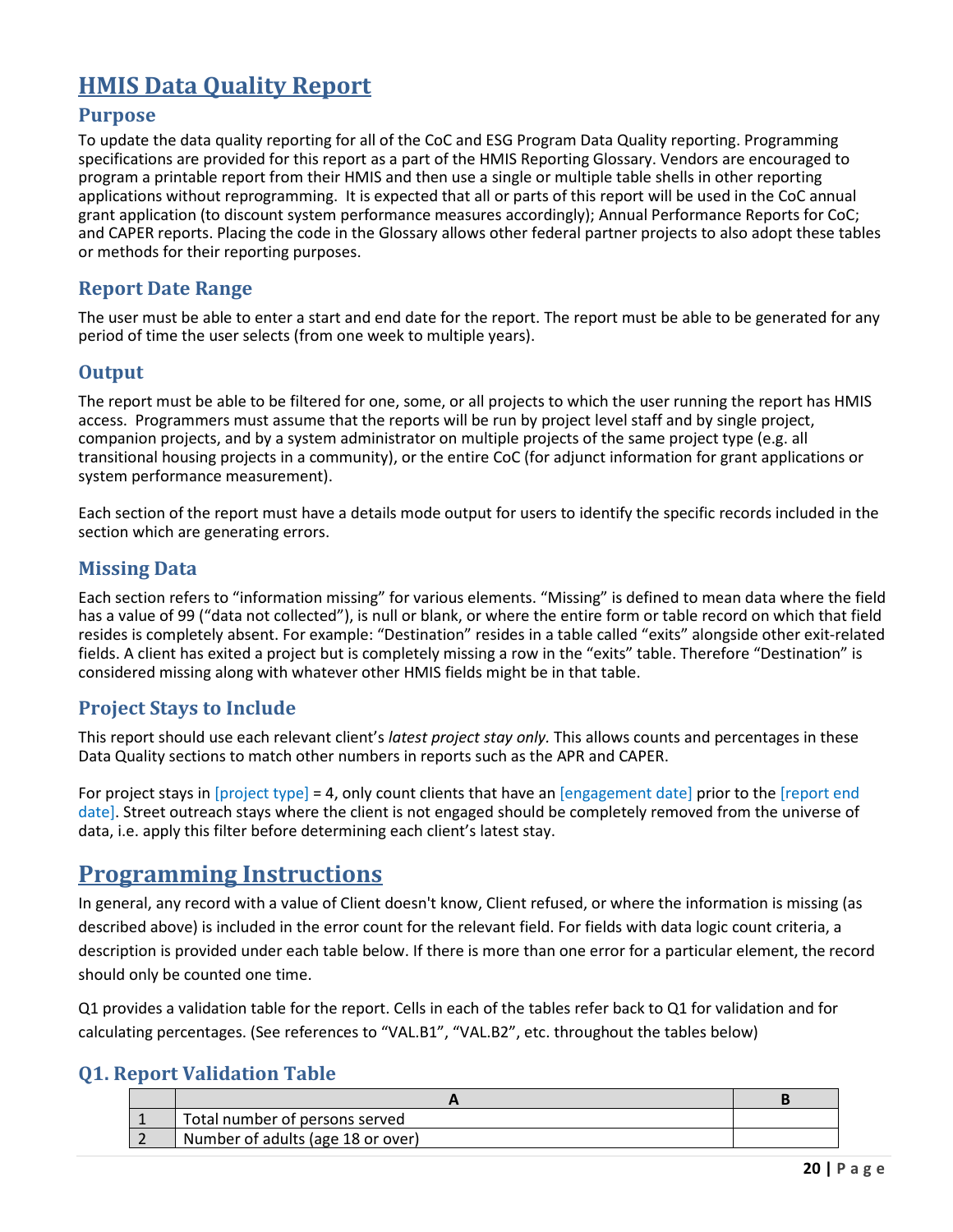| $\overline{\mathbf{3}}$ | Number of children (under age 18)                                     |  |
|-------------------------|-----------------------------------------------------------------------|--|
| $\overline{a}$          | Number of persons with unknown age                                    |  |
| 5                       | Number of leavers                                                     |  |
| $6\phantom{1}6$         | Number of adult leavers                                               |  |
| $\overline{7}$          | Number of adult and head of household leavers                         |  |
| $\boldsymbol{8}$        | Number of stayers                                                     |  |
| 9                       | Number of adult stayers                                               |  |
| 10                      | Number of veterans                                                    |  |
| 11                      | Number of chronically homeless persons                                |  |
| 12                      | Number of youth under age 25                                          |  |
| 13                      | Number of parenting youth under age 25 with children                  |  |
| 14                      | Number of adult heads of household                                    |  |
| 15                      | Number of child and unknown-age heads of household                    |  |
| 16                      | Heads of households and adult stayers in the project 365 days or more |  |
|                         |                                                                       |  |

**Universe:** All active clients

**HMIS Reporting Glossary Reference:** Active Clients; Date of Birth / Age; Project Leaver; Project Stayer; Chronically Homeless at project start.

#### **Rules**

Not all numbers from this table are used in these Data Quality tables, but this table is standardized across this and other reports.

- For row 10, a veteran:
	- $\circ$  Must be age 18 or older at time of [project start] or [report start date] whichever is greater.
	- o Must indicate 'yes' for [veteran status].
- Number of youth under age 25 (Row 12): For the purpose of this report, consistent with the CoC APR, refer to ["Youth"](#page-14-0) above.
- Number of parenting youth under age 25 with children (row 13) = refers to the definition of "youth" as described above, further limited to those with child household members (age < 18 and [relationship to head of household] = 2) also active in the report date range.
- Heads of households and adult stayers in the project 365 days or more (Row 16) should include any adult stayer present when the head of household's stay is 365 days or more, even if that adult has not been in the household that long.

# <span id="page-21-0"></span>**Q2. Personally Identifiable Information (PII)**

**Purpose:** Complete PII is critical to a system's ability to unduplicate and merge client records. Errors look at any record where information is not present because the client didn't know the response, refused to provide a response or the information was missing or where the response is not consistent with protocols established for the data quality of the element.

|                | A                             | B                                     |                                      | D           | E            |                   |
|----------------|-------------------------------|---------------------------------------|--------------------------------------|-------------|--------------|-------------------|
|                | Data Element                  | <b>Client Doesn't</b><br>Know/Refused | <b>Information</b><br><b>Missing</b> | Data Issues | <b>Total</b> | % of Error Rate   |
| $\overline{2}$ | Name (3.01)                   | $=[8 \text{ or } 9]$                  | $=$ missing                          | $=$ [2]     |              | $=[total]/VAL.B1$ |
| 3              | Social Security Number (3.02) | $= [8 or 9]$                          | $=$ missing                          | $=[rule]$   |              | $=[total]/VAL.B1$ |
| 4              | Date of Birth (3.03)          | $=[rule]$                             | $=$ missing                          | $=[rule]$   |              | $=[total]/VAL.B1$ |
| 5              | Race (3.04)                   | $=[8 \text{ or } 9]$                  | $=$ missing                          |             |              | $=[total]/VAL.B1$ |
| 6              | Ethnicity (3.05)              | $= [8 or 9]$                          | $=$ missing                          |             |              | =[total]/VAL.B1   |
| 7              | Gender (3.06)                 | $=[8 \text{ or } 9]$                  | $=$ missing                          |             |              | =[total]/VAL.B1   |
| 8              | <b>Overall Score</b>          |                                       |                                      |             |              | $=[total]/VAL.B1$ |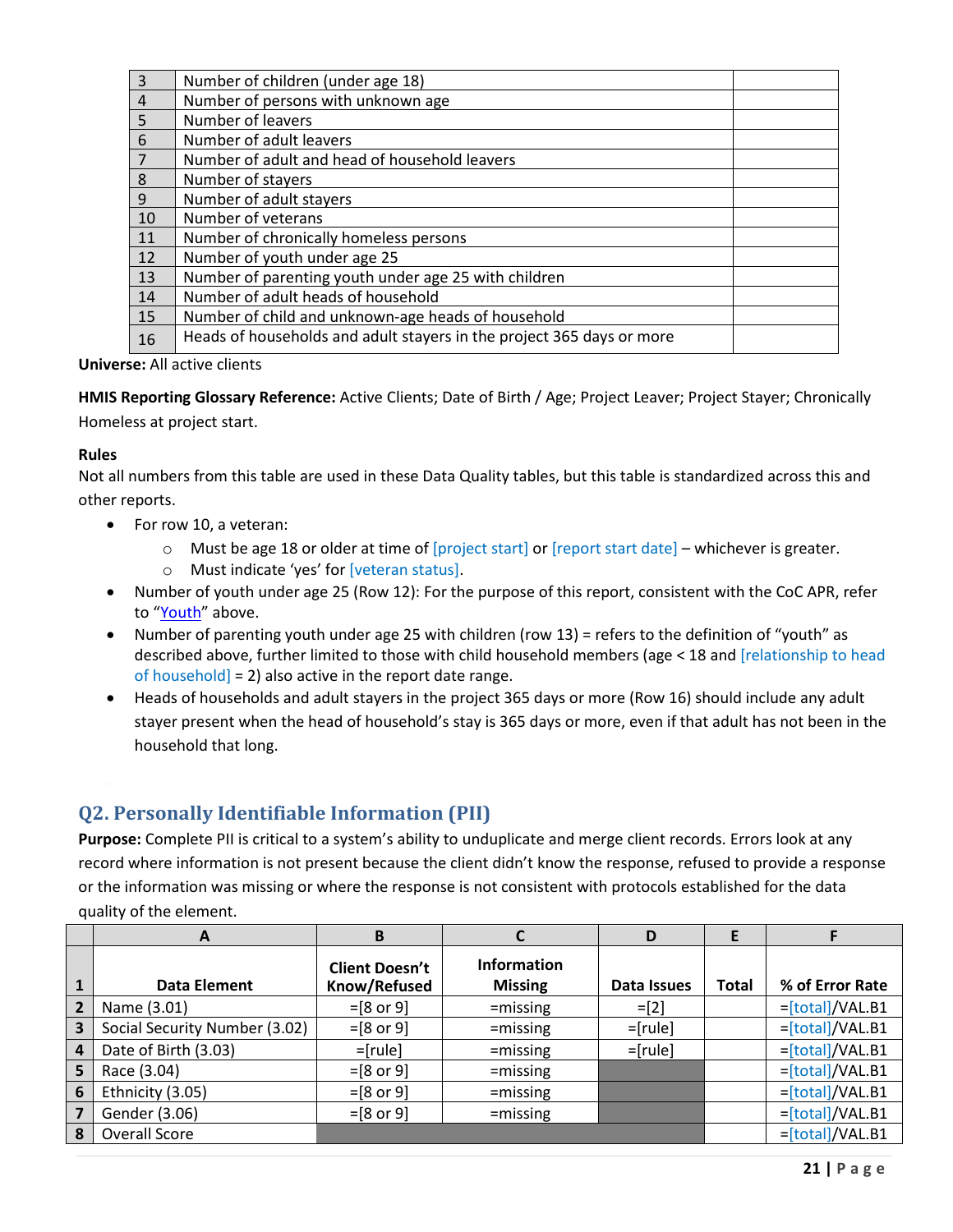#### **HMIS Reporting Glossary Reference:** Active Clients.

#### **Rules**

- Within each row, the column categories are mutually exclusive; records that meet more than one of the criteria described below should be counted in the column for the first match.
- Column B Row 2 count of clients where  $[Name$  Data Quality] = 8 or 9.
- Column C Row 2 count of clients where [First Name] OR [Last Name] is missing.
- Column D Row  $2 -$  [Name Data Quality] = 2
- Column B Row  $3$  count of clients where  $[SSN$  Data Quality] = 8 or 9.
- Column C Row 3 count of clients where  $[SSN]$  is missing.
- Column D Row 3 count of clients where [SSN Data Quality] = 2 OR [SSN] does not conform to Social Security Administration rules for a valid SSN shown below.
	- o Cannot contain a non-numeric character.
	- o Must be 9 digits long.
	- o First three digits cannot be "000," "666," or in the 900 series.
	- $\circ$  The second group / 4<sup>th</sup> and 5<sup>th</sup> digits cannot be "00".
	- o The third group / last four digits cannot be "0000".
	- $\circ$  There cannot be repetitive (e.g. "333333333") or sequential (e.g. "345678901" "987654321") numbers for all 9 digits.
- Column B Row  $4$  count of clients where ([DOB Data Quality] = 8 or 9) and [DOB] is blank.
- Column C Row  $4$  count of clients where  $[DOB]$  is missing.
- Column D Row 4 count of clients where any of the following are true:
	- $\circ$  ([DOB Data Quality] = 8, 9, or 99) and [DOB] is not blank
		- $\circ$  [DOB Data Quality] = 2
		- o [DOB] is any one of the values listed below:
			- $\blacksquare$  Prior to  $1/1/1915$ .
			- After the [date created] for the record.
			- **For heads of household and adults only: Equal to or after the [project start date]. This test** purposely excludes child household members including those who may be newborns.
- Column B Row 5, 6, 7 count of clients where [Race] [Ethnicity] [Gender] respectively = 8 or 9. For [Race], include records with an 8 or 9 indicated even if there is also a value of 1, 2, 3, 4 or 5 in the same field.
- Column C Row 5, 6, 7 count of clients where [Race] [Ethnicity] [Gender] respectively is missing.
- Column E Rows 2 through  $7 [total] =$  the unique count of clients reported in columns B, C or D, i.e. report each record only once per person if the field fails any one of the data quality checks.
- Column E Row  $8 [total] =$  the unique count of clients reported in columns B, C or D / rows 2 through 7. Again, report each record only once per person even if there are multiple data quality issues in multiple fields.
- Column F Divide the [total] by the total number of people indicated in the validations table.

# <span id="page-22-0"></span>**Q3. Universal Data Elements**

**Purpose:** These are elements common to all client records and used for HMIS reporting. Errors look at any record where information is not present because the client didn't know the response, refused to provide a response or the information was missing or where the response is not consistent with protocols established for the data quality of the element.

|                | $\mathsf{A}$                             |                                           |                          |
|----------------|------------------------------------------|-------------------------------------------|--------------------------|
|                | Data Element                             | <b>Error Count</b>                        | % of Error Rate          |
|                | Veteran Status (3.07)                    | $=[8, 9, \text{missing} \text{ or rule}]$ | $=B2/VAL.B2$             |
|                | Project Start Date (3.10)                | $=$ [rule]                                | $=B3/VAL.B1$             |
| $\overline{4}$ | Relationship to Head of Household (3.15) | $=$ [missing or rule]                     | $=B4/VAL.B1$             |
|                | Client Location (3.16)                   | $=[missing or rule]$                      | $=$ B5/(VAL.B14+VAL.B15) |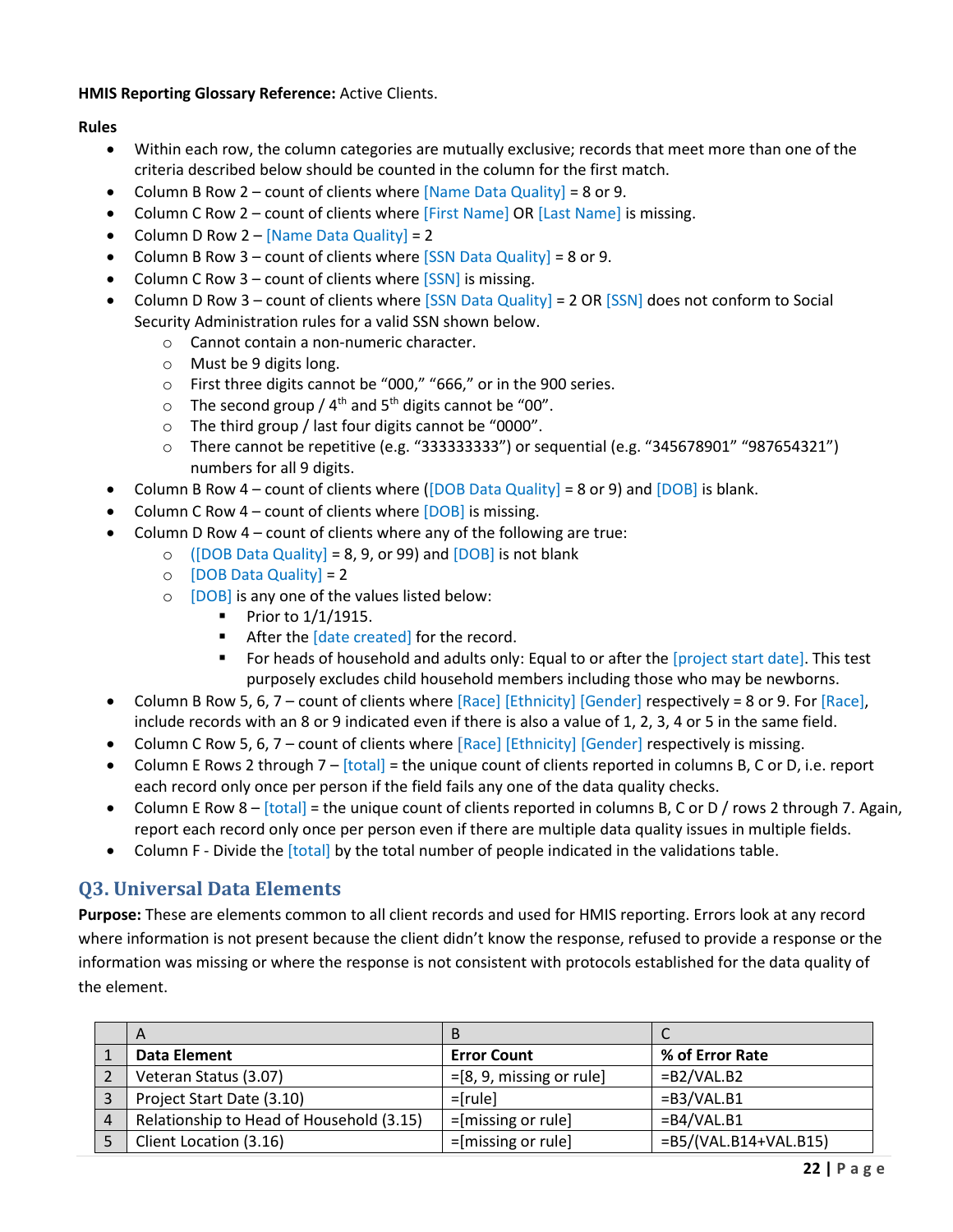| Disabling Condition (3.08) | $=[8, 9, \text{missing} \text{ or rule}]$ | $=B6/VAL.B1$ |
|----------------------------|-------------------------------------------|--------------|

#### **HMIS Reporting Glossary Reference:** Active Clients.

Special Needs = [4.05 physical disability], [4.06 developmental disability], [4.07 chronic health condition], [4.08 HIV/AIDS] [4.09 mental health disorder], [4.10 substance use disorder]

#### **Rules**

- Column B Row 2: count of adults where  $[veteran status] = 8, 9$ , missing OR  $([veteran status] = 1$  and  $[Age] <$ 18).
- Column B Row 3: count of clients where:
	- o [Project start date] < [project exit date] for an earlier project start. This detects overlapping project stays by the same client in the same project.
- Column B Row 4: count of all clients where any one of the following are true:
	- o [Relationship to Head of Household] is missing or has a value that is not between 1 and 5. OR
	- $\circ$  There is no household member for the group of clients with the same [Household ID] where the [Relationship to Head of Household] = Self (1). I.e. report every household member without an identified head of household for the [Household ID]. OR
	- $\circ$  More than one client for the [Household ID] has a [Relationship to Head of Household] = Self. I.e. report every household member in households where multiple heads of household exist.
- Column B Row 5: count of heads of household where:
	- $\circ$  There is no record of [client location] for the project start with a [data collection stage] of project start (1). OR
	- o The [Continuum of Care Code] for the client location record does not match a valid HUD-defined Continuum of Care Code.
- Column B Row 6: count of clients where:

```
\textsf{[disabling condition]} = 8, 9, \textsf{missing}or 
\left( [disabling condition] = 0
    and 
     ( Developmental Disability and/or HIV/AIDS response = 1 (yes) 
             or 
             ( Physical Health, Chronic Health Condition, Mental Health Disorder or Substance Use Disorder = yes 
                 and where "substantially impairs ability to live independently" = 1 (yes)
 ) 
     ) 
)
```
#### <span id="page-23-0"></span>**Q4. Income and Housing Data Quality**

**Purpose:** These elements are critical for measuring housing and income performance at the project and continuum level. Errors look at any record where information is not present because the client didn't know the response, refused to provide a response or the information was missing or where the response of client has income "yes" or "no" at a data collection stage is inconsistent with the income source information.

| A                                  |                    | ∼                        |
|------------------------------------|--------------------|--------------------------|
| Data Element                       | <b>Error Count</b> | ∣% of Error Rate         |
| Destination (3.12)                 |                    | $=B2/VAL.B5$             |
| Income and Sources (4.02) at Start |                    | $=B3/(VAL. B2+VAL. B15)$ |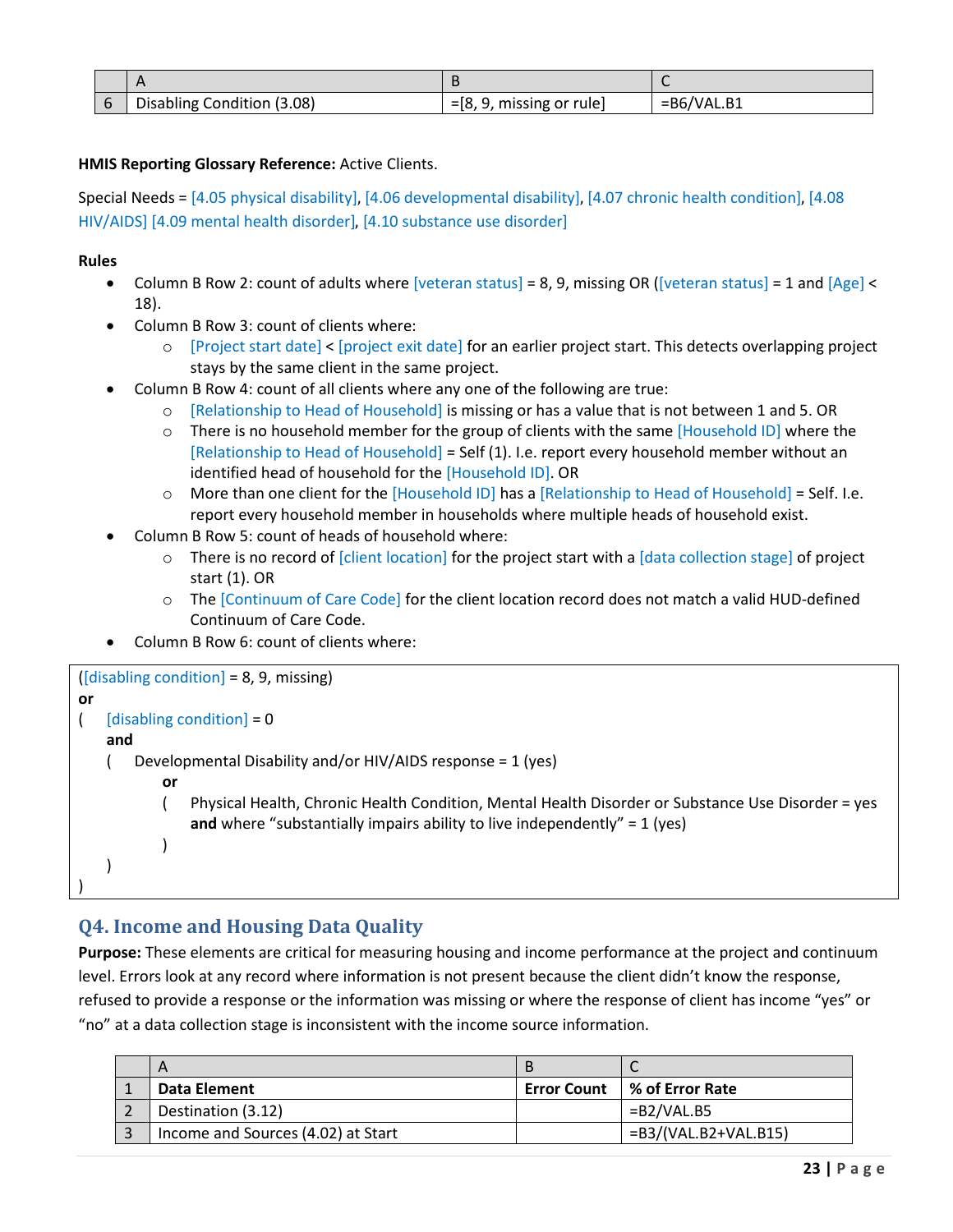| Income and Sources (4.02) at Annual Assessment | =B4/VAL.B16  |
|------------------------------------------------|--------------|
| Income and Sources (4.02) at Exit              | $=B5/VAL.B7$ |

#### **HMIS Reporting Glossary Reference:** Active Clients, Leavers, Annual Assessment.

Income sources = [earned income], [unemployment insurance], [SSI], [SSDI], [VA service-connected disability compensation], [VA non- service-connected disability pension], [private disability insurance], [workers' compensation], [TANF], [GA], [retirement from social security], [pension or retirement from a former job], [child support], [alimony or other spousal support], [other source].

#### **Rules**

- 1. Column B Row 2 count the number of leavers where [Destination] = 8, 9, 30, or missing.
- 2. Column B Row 3 count the number of adults and heads of household active in the report date range where any one of the following are true:
	- a. [income and sources] at start is completely missing.
	- b. There is no record of [income and sources] with an [information date] equal to [project start date] and a [data collection stage] of project start (1).
	- c. [data collection stage] for [income and sources] =  $1$  AND [income from any source] = 8, 9, or missing.
	- d. [data collection stage] for [income and sources] =  $1$  AND [income from any source] =  $0$  AND there are identified income sources.
	- e. [data collection stage] for [income and sources] =  $1$  AND [income from any source] =  $1$  AND there are no identified income sources.
- 3. Column B Row 4 count the number of adults and heads of household stayers active in the report date range who are expected to have an annual assessment as described under [Annual Assessment,](#page-19-0) AND where any one of the following are true:
	- a. There is no record of [income and sources] with an [information date] within 30 days of the anniversary date and a [data collection stage] of annual assessment (5).
	- b. [information date] is within 30 days of the anniversary date AND [data collection stage] for [income and sources] = 5 AND [income from any source] = 8, 9, or missing.
	- c. [information date] is within 30 days of the anniversary date AND [data collection stage] for [income and sources] = 5 AND [income from any source] = 0 AND there are identified income sources.
	- d. [information date] is within 30 days of the anniversary date AND [data collection stage] for [income and sources] = 5 AND [income from any source] = 1 AND there are no identified income sources.
- 4. Column B Row 5 count the number of adult and head of household leavers where any one of the following are true:
	- a. There is no record of [income and sources] with an [information date] equal to [project exit date] and a [data collection stage] of project exit (3).
	- b. [data collection stage] for [income and sources] = 3 AND [income from any source] = 8, 9, or missing.
	- c. [income from any source] =  $0$  AND there are identified income sources.
	- d. [income from any source]  $= 1$  AND there are no identified income sources.

#### <span id="page-24-0"></span>**Q5. Chronic Homelessness**

The fields in elements 3.917 A and 3.917 B Prior Living Situation are the building blocks of determining if someone has been homeless enough time to be reported as chronically homeless. If data is missing in any field in [prior living situation], the HMIS is not able to accurately report chronic homelessness.

| 1   Starting into<br>project type | Count<br>of total<br>records | <b>Missing</b><br>time in<br>institution<br>(3.917.2) | Missing<br>time in<br>housing<br>(3.917.2) | Approximate<br>Date started<br>(3.917.3)<br><b>Missing</b> | Number of<br>times<br>(3.917.4)<br>DK/R/missing | Number of<br>months<br>(3.917.5)<br>DK/R/missing | ∣% of records<br>unable to<br>calculate |
|-----------------------------------|------------------------------|-------------------------------------------------------|--------------------------------------------|------------------------------------------------------------|-------------------------------------------------|--------------------------------------------------|-----------------------------------------|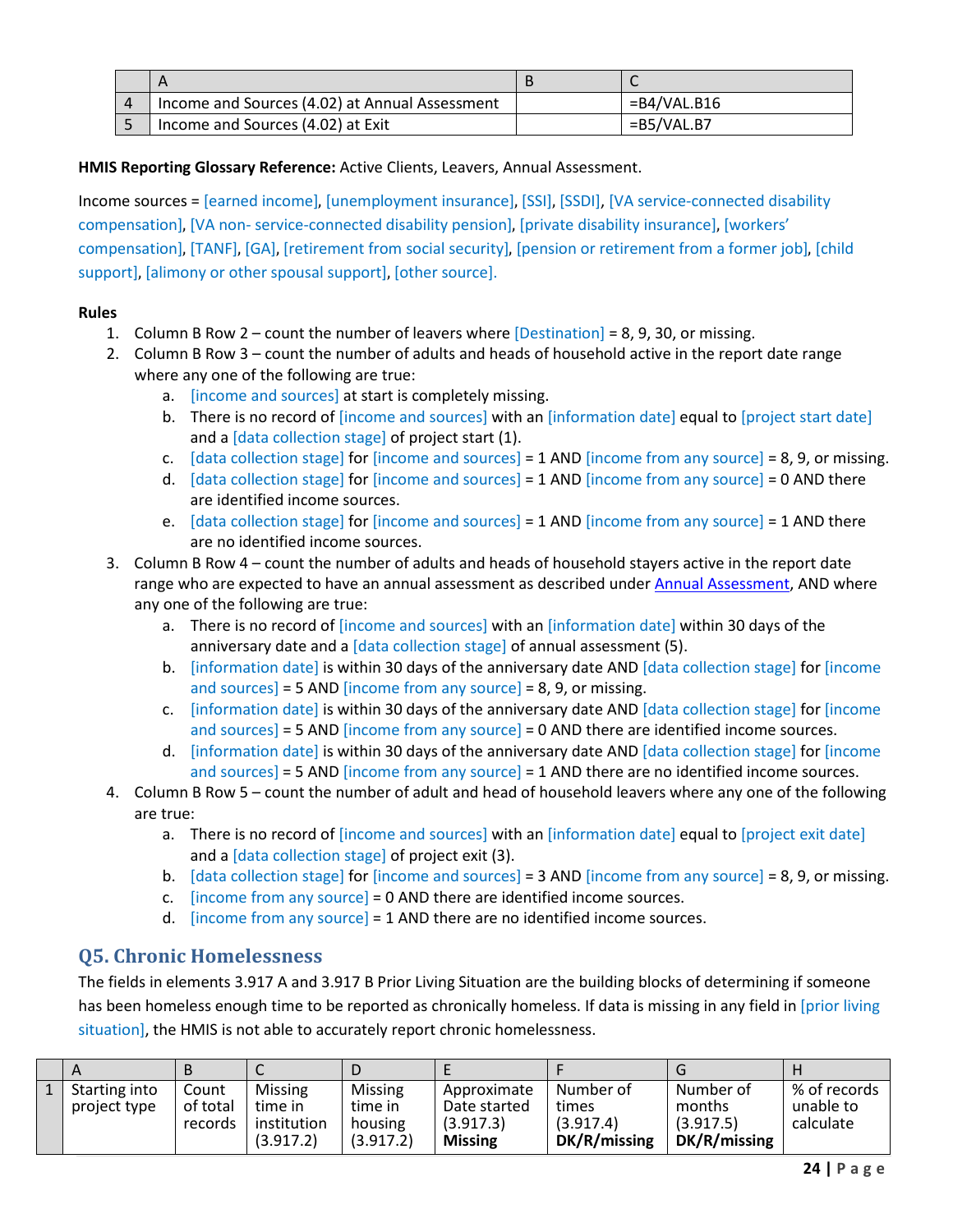|                | $\mathsf{H}$                 | ט                  | IJ |  | u |  |
|----------------|------------------------------|--------------------|----|--|---|--|
|                | 2 ES, SH, Street<br>Outreach |                    |    |  |   |  |
| $\mathbf{z}$   | TН                           |                    |    |  |   |  |
| $4 \mid$       | PH (all)                     |                    |    |  |   |  |
| $\overline{5}$ | Total                        | $= B2 + B3$<br>+B4 |    |  |   |  |

**HMIS Reporting Glossary Reference:** Active Clients; Chronic Homelessness at project start.

#### **Rules**

- This question applies to adults and heads of household active in the date range who started in the project any time after 10/1/2016, which was when element 3.917 was restructured to improve data entry. Apply an extra filter of  $[project start date] >= 10/1/2016$  to all records for this question.
- Row 2 reports on adults and heads of household active in Street Outreach, Emergency Shelter or Safe Haven  $([Project Type] = 1, 4, 8).$
- Row 3 reports on adults and heads of household active in Transitional Housing ([Project Type] = 2).
- Row 4 reports on adults and heads of household active in all Permanent Housing types ([Project Type] = 3, 9, 10, 13).
- Column B: Count the total number of adults and heads of household.
- Column C: Count the number of adults and heads of household entering from institution who are missing their [Length of stay]:
	- $\circ$  [Type of residence] = 15, 6, 7, 25, 4, 5 AND
	- $\circ$  [Length of stay in prior living situation] = 8, 9, missing.
- Column D: Count the number of adults and heads of household entering from housing and other situations who are missing their [Length of stay]:
	- o [Type of residence] = 29, 14, 2, 32, 36, 35, 28, 19, 3, 31, 33, 34, 10, 20, 21, 11, 8, 9, missing AND
	- $\circ$  [Length of stay in prior living situation] = 8, 9, missing.
- Columns E, F and G report only on adults and heads of household expected to have answers in fields 3.917.3, .4, and .5 respectively.
	- $\circ$  Row 2 all active adults and heads of household.
	- $\circ$  Rows 3 and 4 active adults and heads of household where one of the following is true:
		- Type of Residence] =  $16, 1, 18$ .
		- $\blacksquare$  ([Type of residence] = 15, 6, 7, 25, 4, 5) AND ([Length of stay in prior living situation] = 10, 11, 2, or 3) AND ([On the night before did you stay on streets, ES, or SH] = 1).
		- $\blacksquare$  ([Type of residence] = 29, 14, 2, 32, 36, 35, 28, 19, 3, 31, 33, 34, 10, 20, 21, 11, 8, 9, missing) AND ([Length of stay in prior living situation] = 10, 11) AND ([On the night before did you stay on streets, ES, or SH] = 1).
- Column E: Count the number of adults and heads of household with missing response in [approximate date started] (3.917.3).
- Column F: Count the number of adults and heads of household with responses 8, 9, or missing in [number of times…] (3.917.4).
- Column G: Count the number of adults and heads of household with responses 8, 9, or missing in [number of months...] (3.917.5).
- Column H: Count the unique number of adults and heads of household missing one or more responses in columns C through G and divide by the total records in column B.

# <span id="page-25-0"></span>**Q6. Timeliness**

Timely data entry is critical to ensuring data accuracy and completeness. This section identifies how quickly project starts and project exits are entered into the HMIS after they occur.

| <b>Time for Record Entry</b> | <b>Number of Project Start Records</b> | <b>Number of Project Exit Records</b> |
|------------------------------|----------------------------------------|---------------------------------------|
| davs                         |                                        |                                       |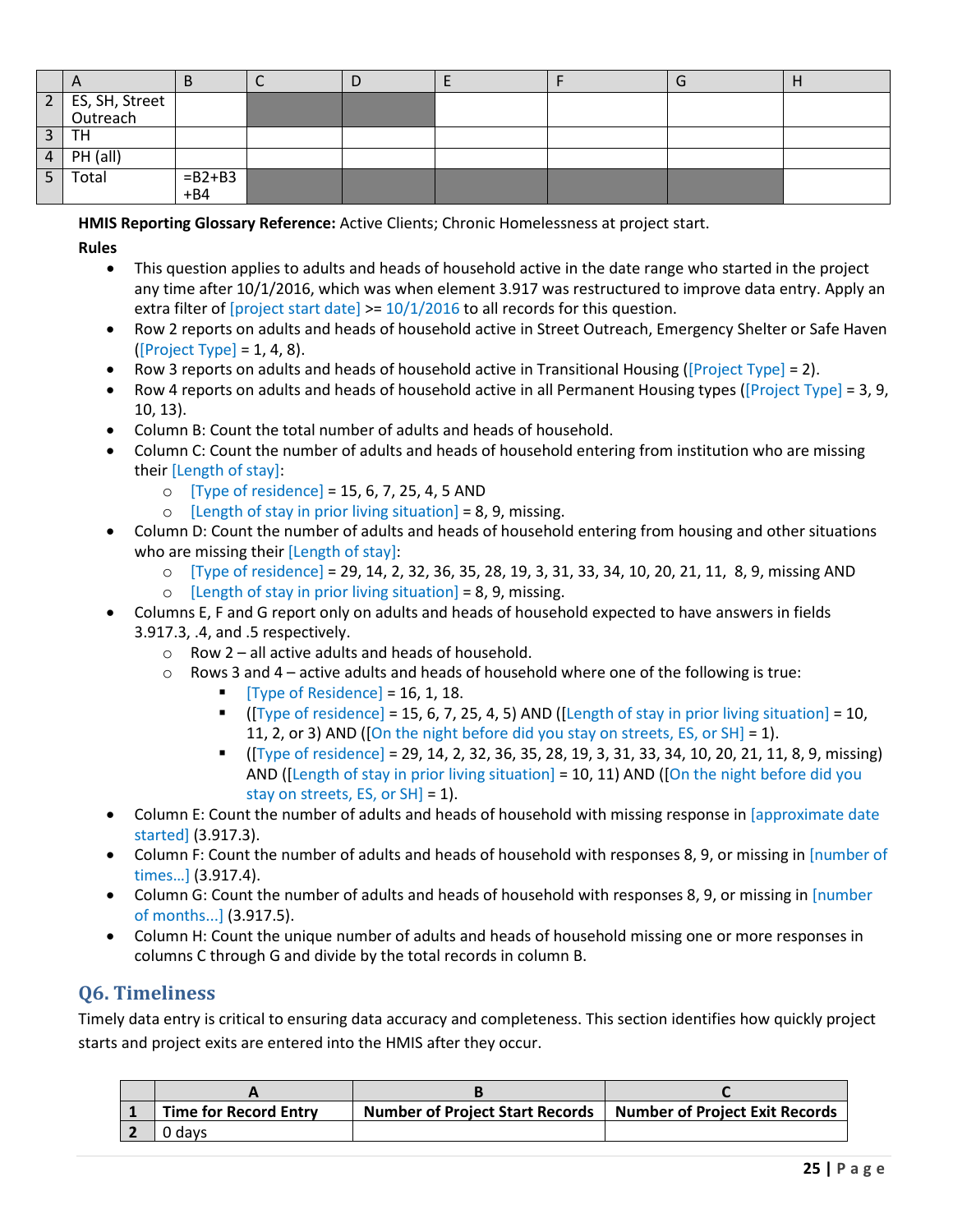| $\mathbf{z}$<br>◡ | $\frac{1}{2}$ 1-3 days |  |
|-------------------|------------------------|--|
| $\mathbf{u}$      | 4-6 days               |  |
| ə                 | 7-10 days              |  |
|                   | $11+$ days             |  |

**HMIS Reporting Glossary Reference:** Active Clients, Leavers.

#### **Rules**

- Column B count the number of active clients who started in the report date range, i.e. where [project start date] >= [report start date] and [project start date] <= [report end date], where the days between [project start date] (3.10) and [date created] (5.01) is within the timeframe identified in Column A.
- Column C count the number of leavers where the days between [project exit date] (3.11) and [date created] (5.01) is within the timeframe identified in Column A.

## <span id="page-26-0"></span>**Q7. Inactive Records: Street Outreach & Emergency Shelter**

Data quality includes maintaining accuracy in the number of active records in a system. For projects where clients often leave or disappear without an exit (street outreach and night-by-night shelters), the records often remain open and hamper the project and community's ability to generate accurate performance measurement. This section sets a 90-day limit on inactive records and reports how many records within the report range are inactive (i.e. should have been exited but were not) based on contact with the client for outreach or bed nights for shelter. Column B - # of Records - contains all clients active according to start and exit dates *regardless of project type*.

|                                                                           | В            |                       |                                 |
|---------------------------------------------------------------------------|--------------|-----------------------|---------------------------------|
| Data Element                                                              | # of Records | # of Inactive Records | % of Inactive<br><b>Records</b> |
| Contact (Adults and Heads of Household in<br>Street Outreach or ES - NBN) |              |                       | $=C2/B2$                        |
| Bed Night (All clients in ES - NBN)                                       |              |                       | $=C3/B3$                        |

#### **Rules**

- Row 2 reports on clients active in project types 1 (where [emergency shelter tracking method] (2.02.C) = 3) and 4.
- Row 3 reports on clients active in project type 1 where [emergency shelter tracking method] (2.02.C) = 3.
- Column B all clients with [project start date]  $(3.10) < ($  [report end date] 90 days) and ([project exit date] (3.11) is null or [project exit date] > [report end date]).
- Column C Row 2 count the number of clients with no  $[current living situation] (4.12)$  recorded within 90 days of the [project start date] (3.10) or the previous [current living situation], whichever date is greater.
- Column C Row 3 count the number of clients where the latest [bed night]  $(4.14)$  was more than 90 days prior to the [report end date].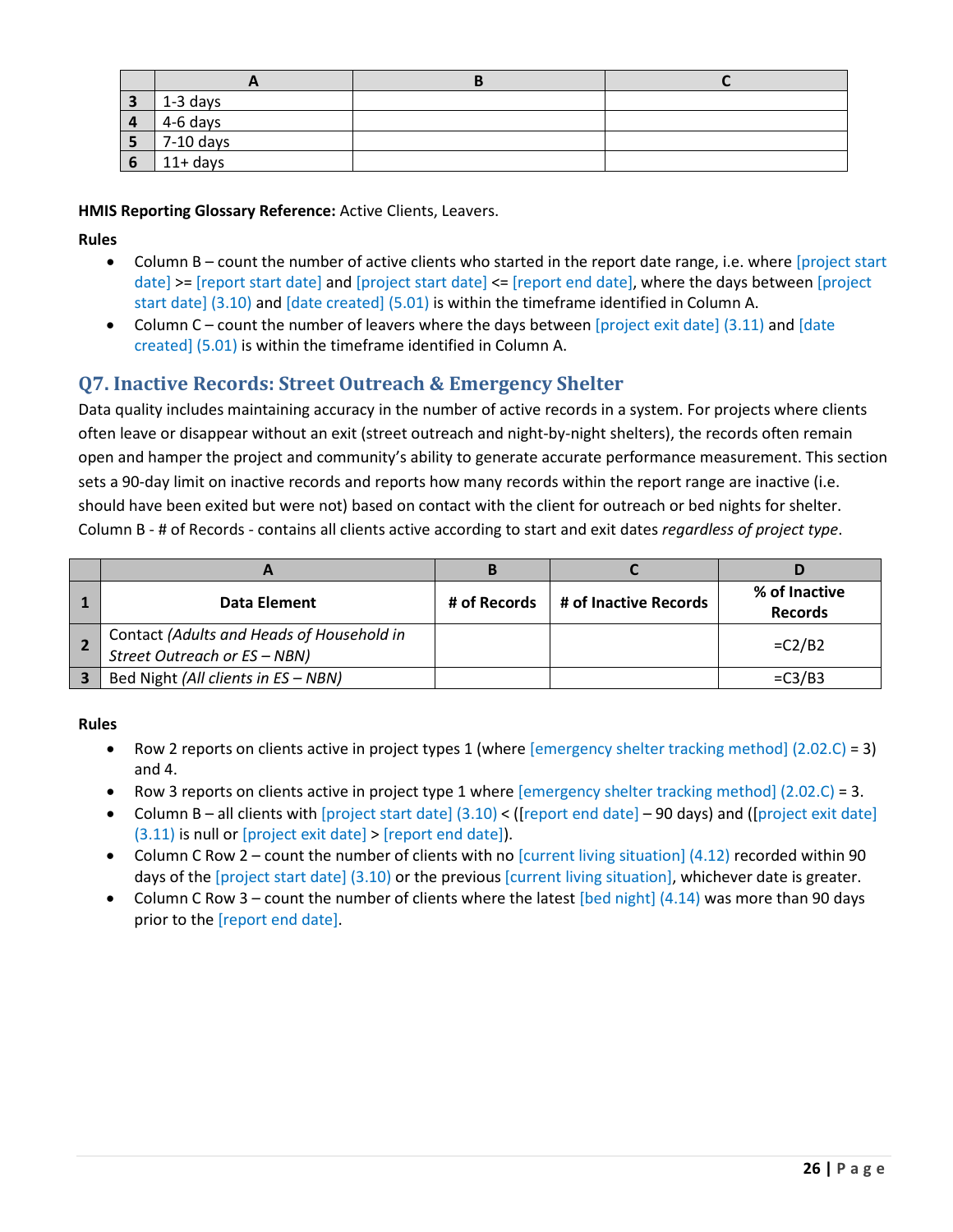# <span id="page-27-0"></span>**Appendix A: HMIS Imports and Exports**

This section contains recommended methods to aid in the export or import of HMIS data in cases where the data in question does not perfectly align to HMIS Data Standards and the official HMIS CSV specifications. These methods may work as-is or may be modified based on the particular data in question.

## <span id="page-27-1"></span>**Missing or Multiple Head of Household**

The procedure below can facilitate the importing of data with "broken" households, or bulk-updating of data within an HMIS, with either no head of household identified or multiple heads of household.

The procedure is a best effort to ensure that everyone present together in a household at a particular project has a household configuration with one and only one head of household ([relationship to head of household] = 1) for a given [household ID]).

Follow the sequence below and stop when a match is found.

| Household configuration                                                         | Set head of household to                                                                     |
|---------------------------------------------------------------------------------|----------------------------------------------------------------------------------------------|
| 1 person in household                                                           | That person                                                                                  |
| Multiple people with a female* adult                                            | The oldest female age 18 or greater as of [project start]                                    |
| Multiple people without a female* adult                                         | The oldest person age 18 or greater as of [project start]                                    |
| Multiple people all age 17 or less, with one or more<br>children age 10 or less | The oldest person age 11 or greater as of [project start]                                    |
| Multiple people all age 11 to 17                                                | Split the household into one household per person, i.e.<br>they are each a head of household |

\* Look for any client where [gender] includes "female" (response 0) regardless of other responses.